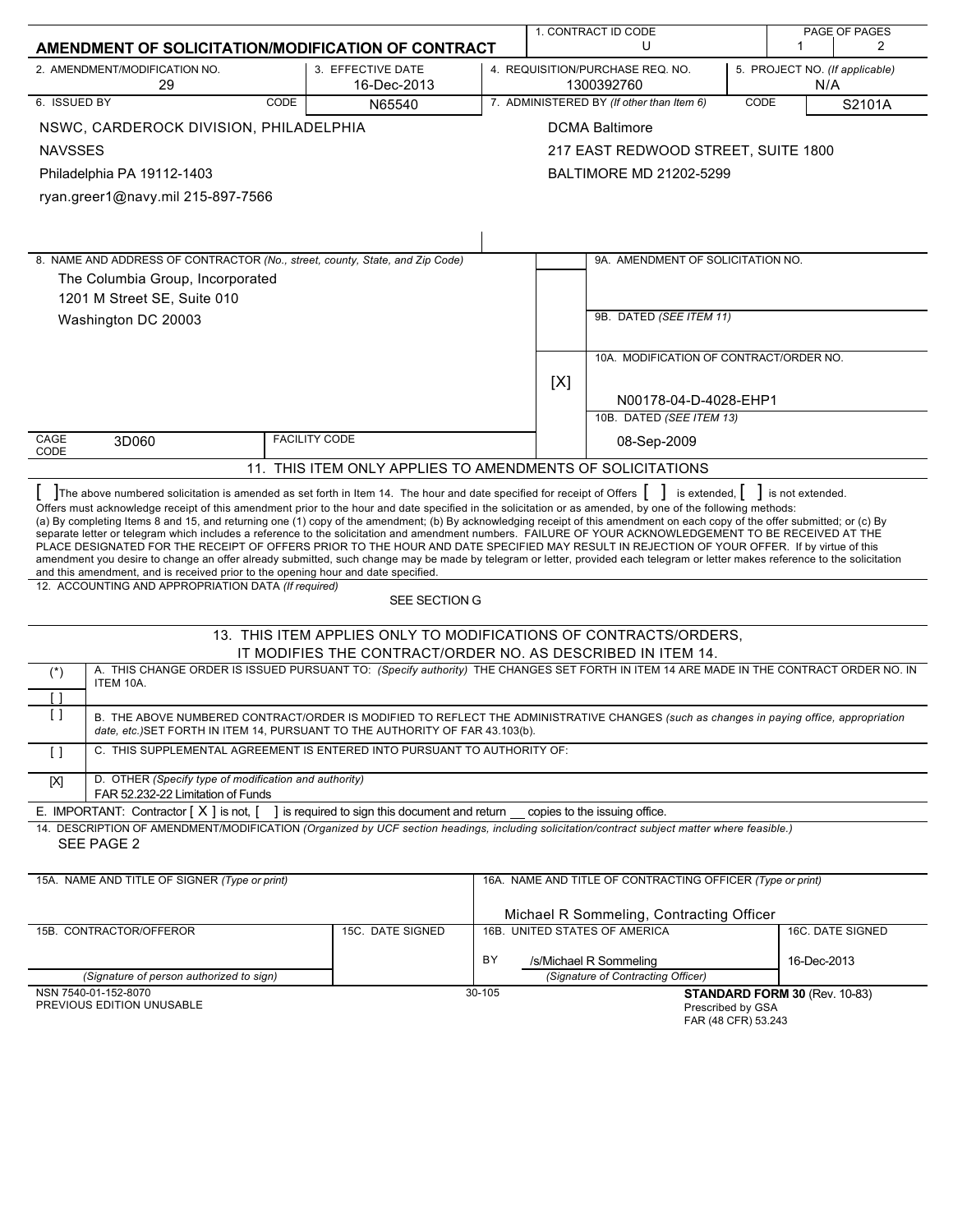| CONTRACT NO.           | <b>ORDER</b><br>NO.<br><b>DELIVERY</b> | AMENDMENT/MODIFICATION NO. | PAGE                    | <b>FINAL</b> |
|------------------------|----------------------------------------|----------------------------|-------------------------|--------------|
| 8-04-D-4028/<br>N00178 | EHP 1                                  | n c                        | $\sim$ $\sim$<br>2 of 2 |              |

### **GENERAL INFORMATION**

1. The purpose of this modification is to (1) provide incremental funding in the amount of \$25,430.00 for work associated with Technical Instruction (TI) #09 by establishing CLIN/SLIN 430002.

As a result of this action, the total amount of funding obligated and available for payment under this order is \$1,526,049.00. It is estimated the funding under this order will cover the cost of performance (in association with the work under this TI)through 31 March 2014.

In accordance with contract clause 52.232-22, the Government is not obligated to reimburse the contractor for any costs incurred in excess of \$1,526,049.00.unless additional funds are made available and obligated under this order in a subsequent modification.

(1) The total amount of funds obligated to the task is hereby increased from \$1,500,619.00 by \$25,430.00 to \$1,526,049.00 by establishing the following CLIN/SLINs (see section B for more details):

| <b>CLIN/SLIN</b><br>$(\$)$ | <b>TYPE OF FUND</b> | FROM(S)  | BY( | TО |
|----------------------------|---------------------|----------|-----|----|
| 430002<br>25,430           | 0&MN<br>25,430      | $0.00\,$ |     |    |

Note: The contractor is not authorized to start performance associated with the funding cited in an applicable

Technical Instruction (TI) until the TI is signed by the Contracting Officer, the Contracting Officer's Representative and the Contractor.

(2) The Accounting and Appropriation Data added to Section G is as follows:

MOD 29

 430002 1300392760 25,430.00 LLA: 1731319 84RX 251 V5T00 0 050120 2D 000000 IN ACCORDANCE WITH TECHNICAL INSTRUCTION #09.

MOD 24 Funding 25,430.00 Cumulative Funding 1,526,049.00

 (3) Section G clause entitled "SEA clause 5252.232-9104, Allotment of Funds - Alternate I (Jan 2008)" has been revised to read as follows:

ITEM(S) ALLOTTED TO COST ALLOTTED TO FEE

430002

2. The total value of the order is hereby increased from \$1,500,619.00 by \$25,430.00 to \$1,526,049.00 .

3. The end of task order performance is 08 September 2015 assuming all options are exercised.

4. All other terms and conditions of this task order remain unchanged.

\*A conformed copy of this task order is attached to this modification for informational purposes only.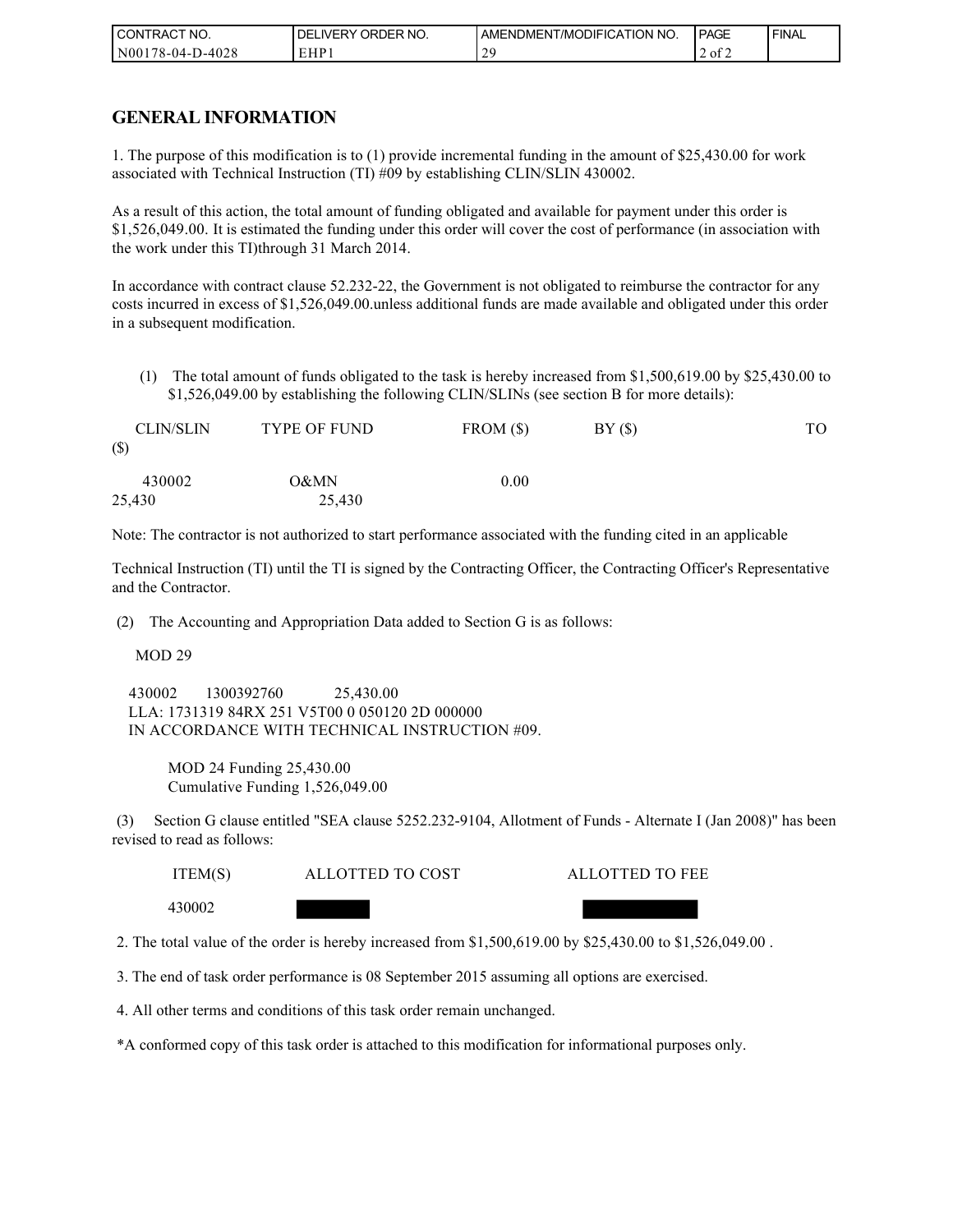| <b>I CONTRACT NO.</b>                        | ORDER NO.<br><b>DELIVERY</b> | AMENDMENT/MODIFICATION NO. | <b>PAGE</b>          | ' FINAL |
|----------------------------------------------|------------------------------|----------------------------|----------------------|---------|
| D-4028<br>$\overline{N00}$<br>$178 - 04 - L$ | FHP.<br>L 1 1 1              | n c                        | $\sim$<br>- OT<br>≺⊿ |         |

# **SECTION B SUPPLIES OR SERVICES AND PRICES**

|             | CONTRACT NO.<br>N00178-04-D-4028                                                                                                                                                                                            | DELIVERY ORDER NO.<br>EHP1 | AMENDMENT/MODIFICATION NO.<br>29 | PAGE<br>1 of 34 | FINAL |              |
|-------------|-----------------------------------------------------------------------------------------------------------------------------------------------------------------------------------------------------------------------------|----------------------------|----------------------------------|-----------------|-------|--------------|
|             |                                                                                                                                                                                                                             |                            |                                  |                 |       |              |
|             | <b>SECTION B SUPPLIES OR SERVICES AND PRICES</b>                                                                                                                                                                            |                            |                                  |                 |       |              |
|             | CLIN - SUPPLIES OR SERVICES                                                                                                                                                                                                 |                            |                                  |                 |       |              |
|             | For Cost Type Items:                                                                                                                                                                                                        |                            |                                  |                 |       |              |
| Item        | PSC Supplies/Services Qty Unit Mass Rist. Cost Marked Fee Rist CPFF<br>______ ___ ___________________                                                                                                                       |                            | _________________                |                 |       |              |
| 4000        | H119 Base Period<br>Engineering and<br>Technical<br>Services IAW the<br>attached<br>Statement of Work<br>(SOW) during the<br>period from date<br>of award through<br>12 months after<br>date of award.<br>(Fund Type - TBD) | $1.0$ LO                   |                                  |                 |       | \$419,125.00 |
| 400001 H119 | Incremental<br>Funding for CLIN<br>$4000 -$ Labor in<br>the amount of<br>\$36,000.00.<br>Reference TI#<br>0002 (Fund Type -<br>TBD)                                                                                         |                            |                                  |                 |       |              |
| 400002 H119 | Incremental<br>Funding for CLIN<br>$4000 -$ Labor in<br>the amount of<br>\$33,000.00.<br>Reference TI#<br>0003 (Fund Type -<br>TBD)                                                                                         |                            |                                  |                 |       |              |
| 400003 H119 | Incremental<br>Funding for CLIN<br>$4000 -$ Labor in<br>the amount of<br>\$50,000.00.<br>Reference TI#<br>0001 (Fund Type -<br>TBD)                                                                                         |                            |                                  |                 |       |              |
| 400004 H119 | Incremental<br>Funding for CLIN<br>$4000 -$ Labor in<br>the amount of<br>\$7,000.00.<br>Reference TI#<br>0003 (O&MN, N)                                                                                                     |                            |                                  |                 |       |              |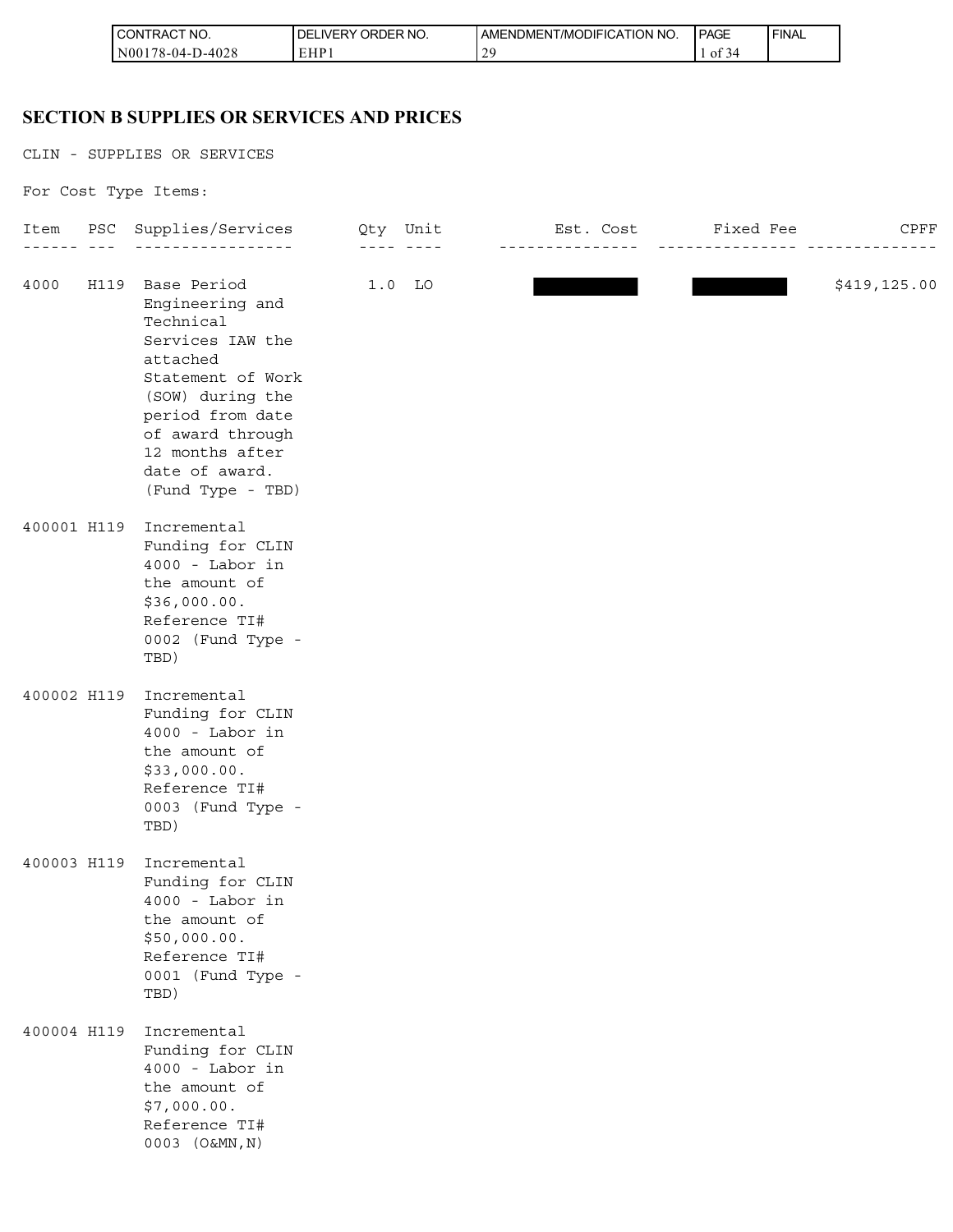| <b>I CONTRACT NO.</b> | I DELIVERY ORDER NO. | AMENDMENT/MODIFICATION NO. | <b>I PAGE</b> | ' FINAL |
|-----------------------|----------------------|----------------------------|---------------|---------|
| $N00178-04-D-4028$    | EHP:                 | 20                         | 2 of 34       |         |

|             | CONTRACT NO.<br>N00178-04-D-4028                                                                                                  |  |
|-------------|-----------------------------------------------------------------------------------------------------------------------------------|--|
|             |                                                                                                                                   |  |
| 400005 H119 | Incremental<br>Funding for CLIN<br>$4000 -$ Labor in<br>the amount of<br>\$20,000.00.<br>Reference TI#<br>0004 (O&MN, N)          |  |
| 400006 H119 | Incremental<br>Funding for CLIN<br>$4000 -$ Labor in<br>the amount of<br>\$60,000.00.<br>Reference TI#<br>0001 (O&MN, N)          |  |
| 400007 H119 | Incremental<br>Funding for CLIN<br>$4000 -$ Labor in<br>the amount of<br>\$70,000.00.<br>Reference TI#<br>0001 (Fund Type<br>TBD) |  |
| 400008 H119 | Incremental<br>Funding for CLIN<br>$4000 -$ Labor in<br>the amount of<br>\$6,000.00.<br>Reference TI#<br>0004 (Fund Type<br>TBD)  |  |
| 400009 H119 | Incremental<br>Funding for CLIN<br>$4000 -$ Labor in<br>the amount of<br>\$6,000.00.<br>Reference TI#<br>0004 (O&MN, N)           |  |
| 400010 H119 | Incremental<br>Funding for CLIN<br>$4000 -$ Labor in<br>the amount of<br>\$12,000.00.<br>Reference TI#<br>0003 (O&MN, N)          |  |
| 400011 H119 | Incremental<br>Funding for CLIN<br>$4000 -$ Labor in<br>the amount of<br>\$72,000.00.<br>Reference TI#<br>0001 (O&MN, N)          |  |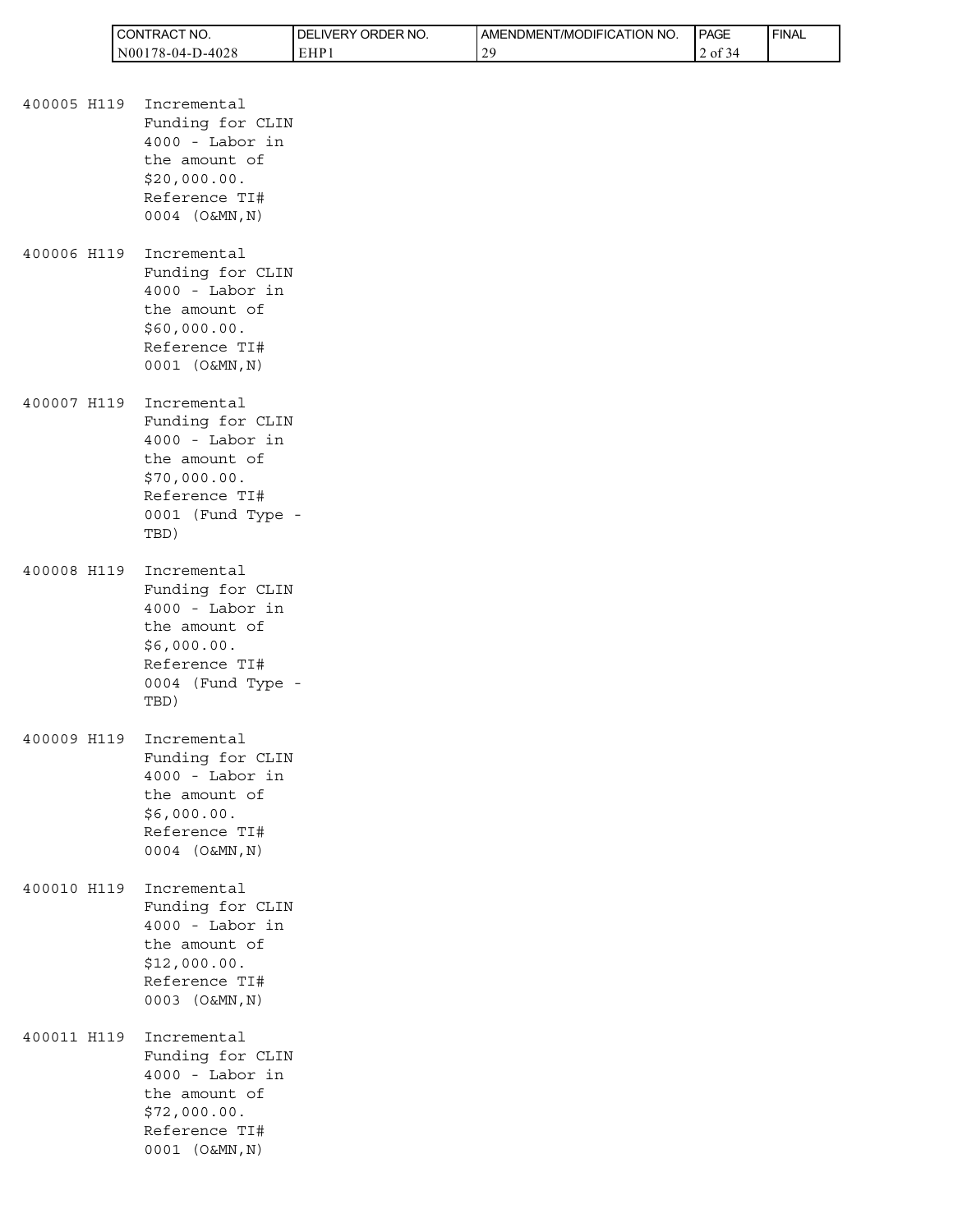| 'TRACT NO.<br><b>I</b> CONT | ORDER NO.<br><b>DELIVERY</b> | AMENDMENT/MODIFICATION NO. | <b>PAGE</b> | ' FINAL |
|-----------------------------|------------------------------|----------------------------|-------------|---------|
| 78-04-D-4028<br>N001        | EHP:                         | 20                         | 0Ī          |         |

| 400012 H119 | Incremental       |
|-------------|-------------------|
|             | Funding for CLIN  |
|             | $4000 -$ Labor in |
|             | the amount of     |
|             | \$11,000.00.      |
|             | Reference TI#     |
|             | 0001 (O&MN, N)    |

400013 H119 Incremental Funding for CLIN 4000 - Labor in the amount of \$4,000.00. Reference TI# 0002 (O&MN,N)

400014 H119 Incremental Funding for CLIN 4000 - Labor in the amount of \$32,125.00. Reference TI#01  $(O&MN,N)$ 

4100 H119 Option Year 1 1.0 LO **1.0 1.0 1.0 1.0 1.0 1.0** \$432,087.00 Same as CLIN 4000 except during the period from 13 months after date of award through 24 months after date of award. (Fund Type - TBD)

- 410001 H119 Incremental Funding for CLIN 4100 - Labor in the amount of \$76,675.00. Reference TI#01 MOD 3 (O&MN,N)
- 410002 H119 Incremental Funding for CLIN 4100 - Labor in the amount of \$15,000.00. Reference TI#02 MOD 3 (O&MN,N)

410003 H119 Incremental Funding for CLIN 4100 - Labor Originally Funded in the amount of \$21,000.00. (\$15,000.00) moved to SLIN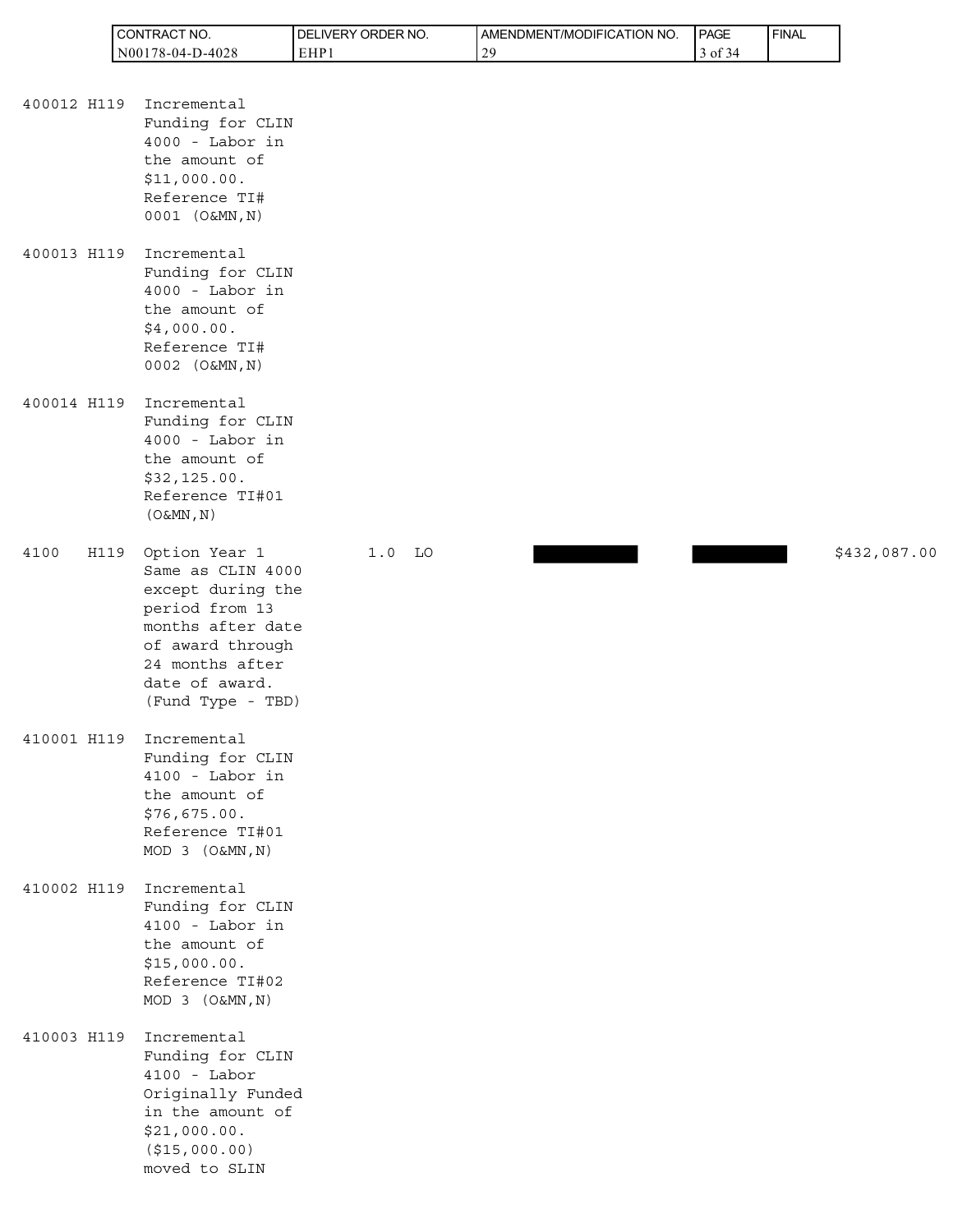|             | CONTRACT NO.<br>N00178-04-D-4028                                                                                                | DELIVERY ORDER NO.<br>EHP1 | AMENDMENT/MODIFICATION NO.<br>29 | PAGE<br>4 of 34 | <b>FINAL</b> |
|-------------|---------------------------------------------------------------------------------------------------------------------------------|----------------------------|----------------------------------|-----------------|--------------|
|             |                                                                                                                                 |                            |                                  |                 |              |
|             | 62001 via Mod 12.<br>Balance Remaining<br>is \$6,000.00.<br>Reference TI#03<br>MOD 3 (O&MN, N)                                  |                            |                                  |                 |              |
| 410004 H119 | Incremental<br>Funding for CLIN<br>$4100 -$ Labor in<br>the amount of<br>\$13,000.00.<br>Reference TI#04<br>(O&MN, N)           |                            |                                  |                 |              |
| 410005 H119 | Incremental<br>Funding for CLIN<br>$4100 -$ Labor in<br>the amount of<br>\$105,463.00.<br>Reference TI#01,<br>Rev. 1. (O&MN, N) |                            |                                  |                 |              |
| 410006 H119 | Incremental<br>Funding for CLIN<br>$4100 -$ Labor in<br>the amount of<br>\$10,000.00.<br>Reference TI#02,<br>Rev. 1. (O&MN, N)  |                            |                                  |                 |              |
| 410007 H119 | Incremental<br>Funding for CLIN<br>$4100 -$ Labor in<br>the amount of<br>\$5,000.00.<br>Reference TI#03,<br>Rev. 1. (O&MN, N)   |                            |                                  |                 |              |
| 410008 H119 | Incremental<br>Funding for CLIN<br>4100 - Labor in<br>the amount of<br>\$5,000.00.<br>Reference TI#04,<br>Rev. 1. (O&MN, N)     |                            |                                  |                 |              |
| 410009 H119 | Incremental<br>Funding for CLIN<br>4100 - Labor in<br>the amount of<br>\$90,000.00.<br>Reference TI#01,<br>Rev. 2. (O&MN, N)    |                            |                                  |                 |              |
| 410010 H119 | Incremental<br>Funding for CLIN<br>4100 - Labor in<br>the amount of                                                             |                            |                                  |                 |              |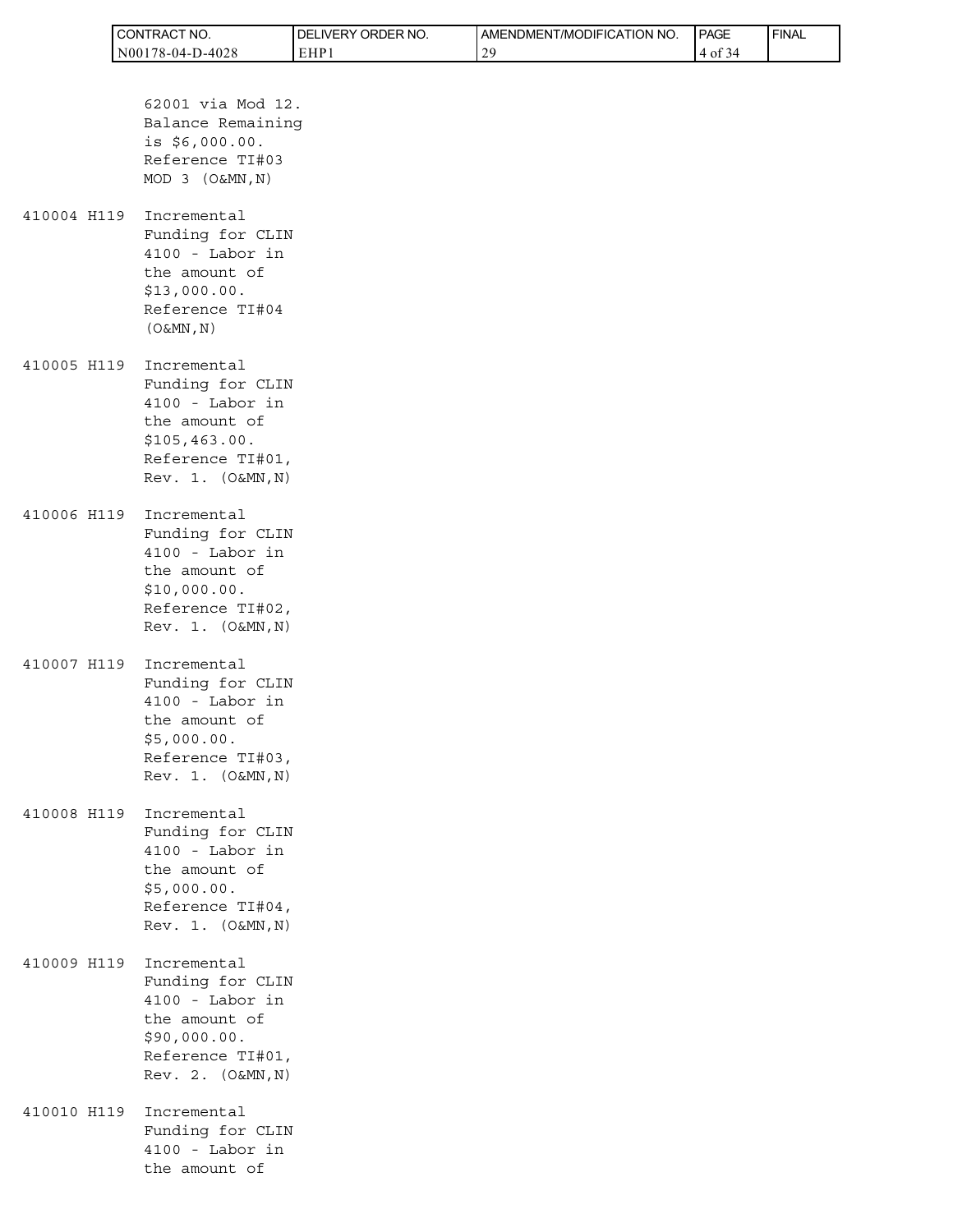|             | CONTRACT NO.                                                                                                                                                                         | DELIVERY ORDER NO. | AMENDMENT/MODIFICATION NO. | PAGE    | FINAL |              |
|-------------|--------------------------------------------------------------------------------------------------------------------------------------------------------------------------------------|--------------------|----------------------------|---------|-------|--------------|
|             | N00178-04-D-4028                                                                                                                                                                     | EHP1               | 29                         | 5 of 34 |       |              |
|             | \$10,000.00.<br>Reference TI#04,<br>Rev. 2. (O&MN, N)                                                                                                                                |                    |                            |         |       |              |
| 410011 H119 | Incremental<br>Funding for CLIN<br>4100 - Labor in<br>the amount of<br>\$62,795.00.<br>Reference TI#01,<br>Rev. 3. (O&MN, N)                                                         |                    |                            |         |       |              |
| 410012 H119 | Incremental<br>Funding for CLIN<br>4100 - Labor in<br>the amount of<br>\$30,000.00.<br>Reference TI#02,<br>Rev. 4. (O&MN, N)                                                         |                    |                            |         |       |              |
| 4200        | Option Year 2<br>H119<br>Same as CLIN 4000<br>except during the<br>period from 25<br>months after date<br>of award through<br>36 months after<br>date of award.<br>(Fund Type - TBD) | $1.0$ LO           |                            |         |       | \$446,737.00 |
| 420001 H119 | Funding for CLIN<br>$4200 -$ labor in<br>the amount of<br>\$10,000.00.<br>Reference TI #02,<br>Rev 2 (O&MN, N)                                                                       |                    |                            |         |       |              |
| 420002 H119 | Funding for CLIN<br>$4200 -$ labor in<br>the amount of<br>\$50,000.00.<br>Reference TI #01,<br>Rev 5 (O&MN, N)                                                                       |                    |                            |         |       |              |
| 420003 H119 | Funding for CLIN<br>$4200 -$ labor in<br>the amount of<br>\$40,000.00.<br>Reference TI #02,<br>Rev 4 (O&MN, N)                                                                       |                    |                            |         |       |              |
| 420004 H119 | Funding for CLIN<br>$4200 -$ labor in<br>the amount of<br>\$15,000.00.<br>Reference TI #04,<br>Rev 3 (O&MN, N)                                                                       |                    |                            |         |       |              |

h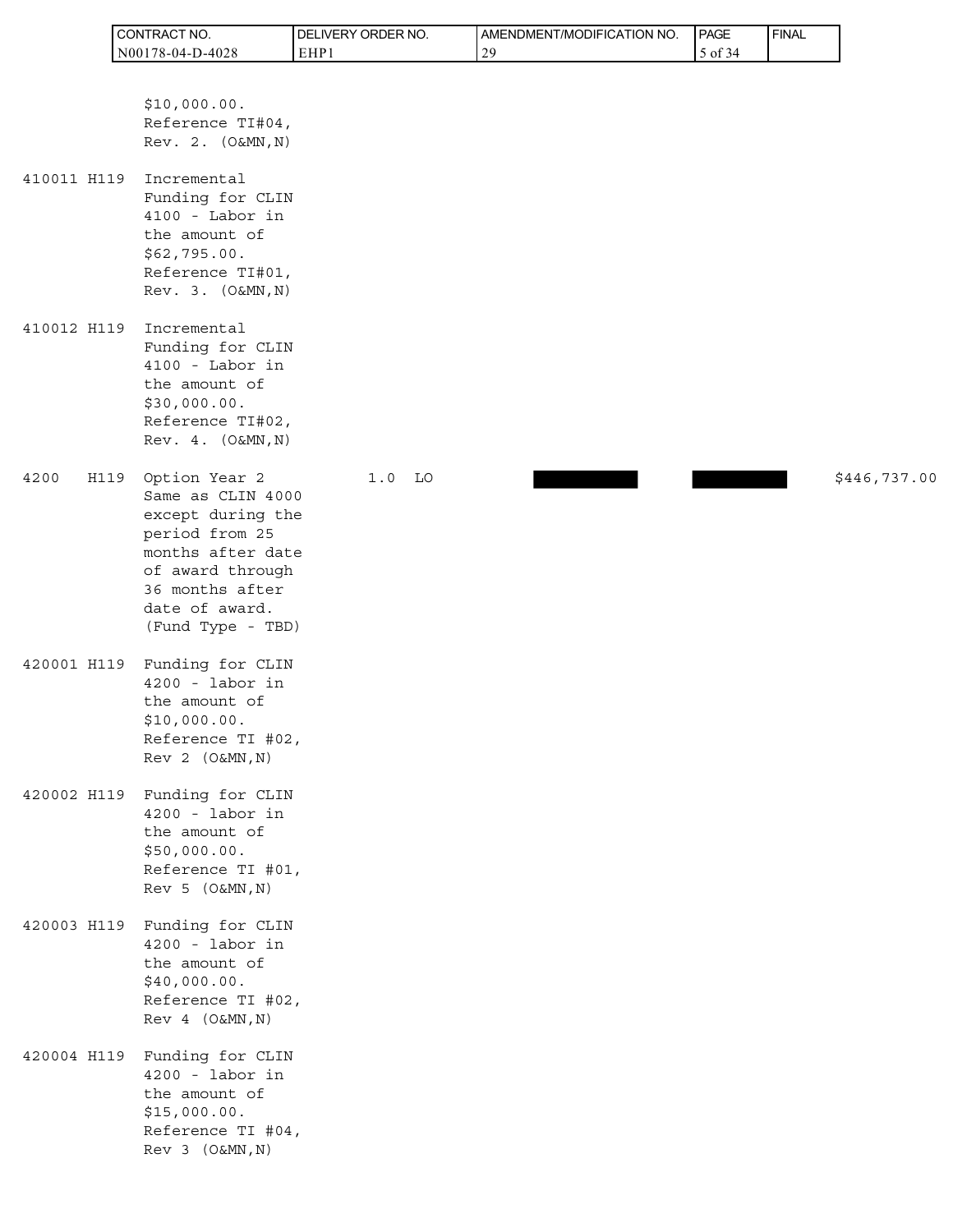| <b>I</b> CONTRACT<br>'NO. | <b>IDELIVERY ORDER NO.</b> | AMENDMENT/MODIFICATION<br>' NO | <b>PAGE</b> | ' FINAL |
|---------------------------|----------------------------|--------------------------------|-------------|---------|
| $N00178-04-D-4028$        | EHP1                       | 20                             | to of       |         |

- 420005 H119 Funding for CLIN 4200 - labor in the amount of \$115,000.00. Reference TI #05 (Fund Type - TBD) 420006 H119 10USC2410(a) authority is being invoked. Funding for CLIN 4200 - labor in the amount of \$82,000.
- 420007 H119 10USC2410(a) authority is being invoked. Funding for CLIN 4200 - labor in the amount of \$30,000. Reference TI #01 REV 07. (O&MN,N)

 Reference TI #05 REV 01. (O&MN,N)

- 420008 H119 10USC2410(a) authority is being invoked. Funding for CLIN 4200 - labor in the amount of \$26,000. Reference TI #02 REV 06. (O&MN,N)
- 420009 H119 10USC2410(a) authority is being invoked. Funding for CLIN 4200 - labor in the amount of \$13,451. Reference TI #04 REV 04. (O&MN,N)
- 420010 H119 10USC2410(a) authority is being invoked. Funding for CLIN 4200 - labor in the amount of \$22,000. Reference TI #07.  $(O&MN,N)$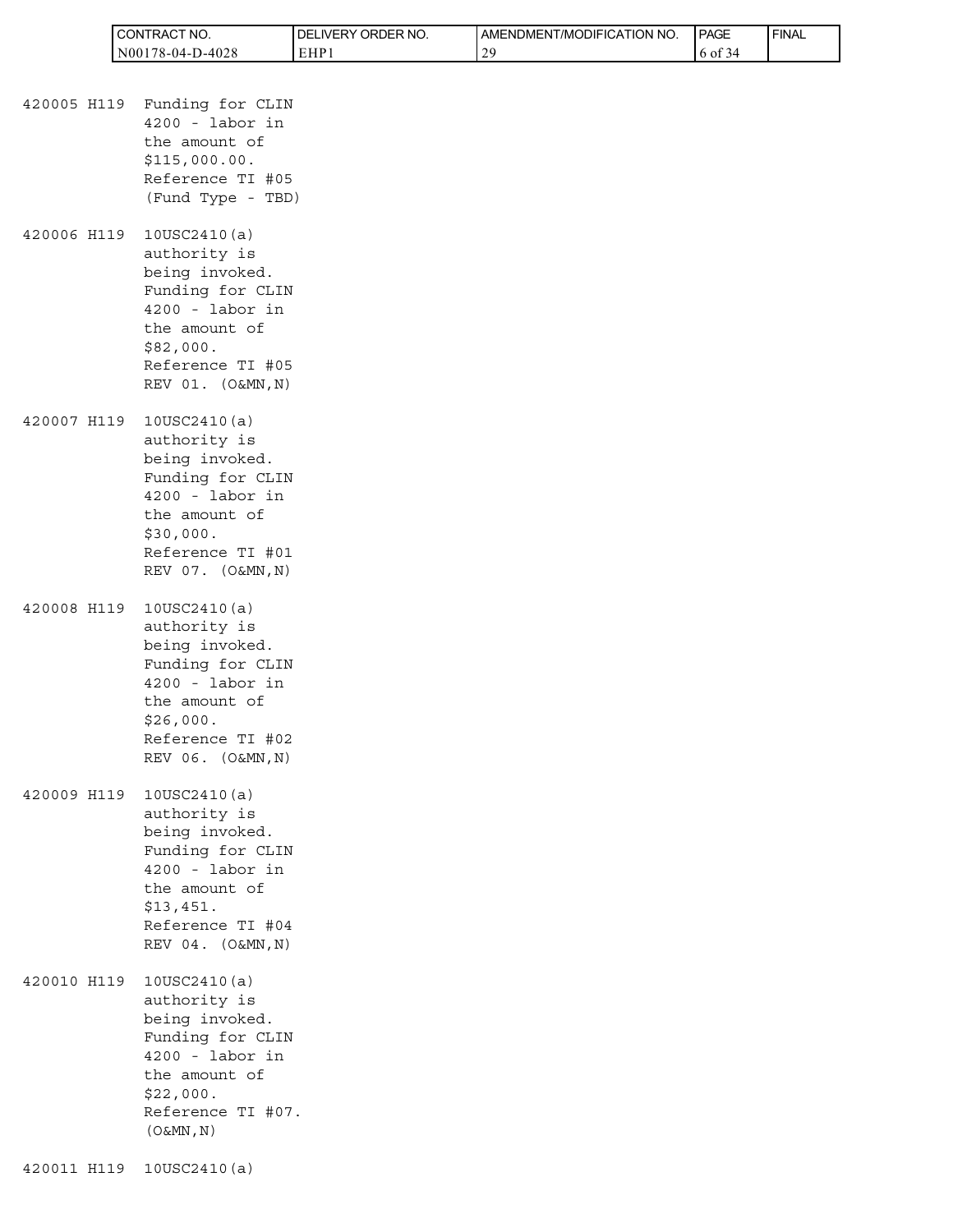| <b>CONTRACT</b><br>'NO. | <b>IDELIVERY ORDER NO.</b> | AMENDMENT/MODIFICATION NO. | PAGE                      | ' FINAL |
|-------------------------|----------------------------|----------------------------|---------------------------|---------|
| N00178-04-D-4028        | EHP                        | 20                         | $\prime$ of $\circ$<br>34 |         |

|             |      | authority is<br>being invoked.<br>Funding for CLIN<br>$4200 -$ labor in<br>the amount of<br>\$19,000.<br>Reference TI #08.<br>$(0 \& MN, N)$                              |          |  |  |              |
|-------------|------|---------------------------------------------------------------------------------------------------------------------------------------------------------------------------|----------|--|--|--------------|
| 420012 H119 |      | 10USC2410(a)<br>authority is<br>being invoked.<br>Funding for CLIN<br>$4200 -$ labor in<br>the amount of<br>\$24, 286.00.<br>Reference TI #06.<br>(O&MN, N)               |          |  |  |              |
| 4300        | F999 | Option Year 3<br>Same as CLIN 4000<br>except during the<br>period from 37<br>months after date<br>of award through<br>48 months after<br>date of award.<br>$(0 \& MN, N)$ | $1.0$ LO |  |  | \$456,471.00 |
| 430001 F999 |      | 10USC2410(a)<br>authority is<br>being invoked.<br>Funding for CLIN<br>$4200 -$ labor in<br>the amount of<br>\$65,824.00.<br>Reference TI #06.<br>$(0 \& MN, N)$           |          |  |  |              |
| 430002 F999 |      | 10USC2410(a)<br>authority is<br>being invoked.<br>Funding for CLIN<br>$4300 -$ labor in<br>the amount of<br>\$25,430.00.<br>Reference TI #09.<br>$(0 \& MN, N)$           |          |  |  |              |
| 4400        | H119 | Option Year 4<br>Same as CLIN 4000<br>except during the<br>period from 49<br>months after date<br>of award through<br>60 months after<br>date of award.                   | $1.0$ LO |  |  | \$471,968.00 |

(Fund Type - TBD)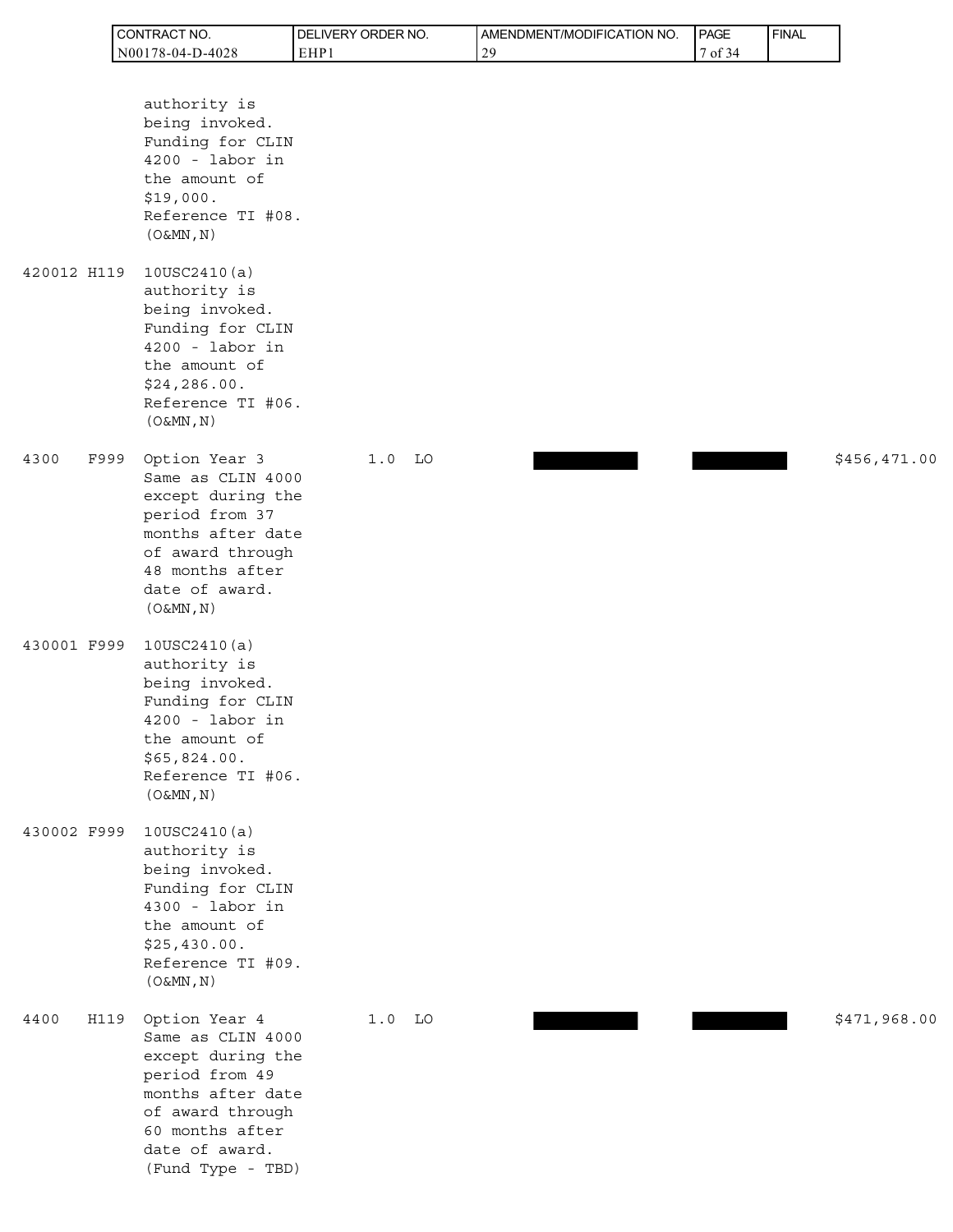| I CONTRACT NO.   | <b>I DELIVERY ORDER NO.</b> | I AMENDMENT/MODIFICATION NO. | PAGE       | ' FINAL |
|------------------|-----------------------------|------------------------------|------------|---------|
| N00178-04-D-4028 | EHP.                        | $\gamma c$<br><b>__</b>      | 8 of<br>14 |         |

Option

For ODC Items:

|             |      | Item PSC Supplies/Services                                                                                                                                                                                            | Qty Unit |          | Est. Cost<br>- - - - - - - - - - |
|-------------|------|-----------------------------------------------------------------------------------------------------------------------------------------------------------------------------------------------------------------------|----------|----------|----------------------------------|
|             |      | 6000 H119 Base Period<br>Support Costs of<br>\$35,000.00 for<br>Travel and<br>Incidental<br>Materials during<br>the period from<br>date of award<br>through 12 months<br>after date of<br>award. (Fund Type<br>- TBD) |          | $1.0$ LO | \$35,000.00                      |
| 600001 H119 |      | Incremental<br>Funding for CLIN<br>6000 - Support in<br>the amount of<br>\$16,000.00.<br>Reference TI#<br>0001. (Fund Type<br>- TBD)                                                                                  |          |          |                                  |
| 600002 H119 |      | Incremental<br>Funding for CLIN<br>6000 - Support in<br>the amount of<br>\$6,000.00.<br>Reference TI#<br>0004. (Fund Type<br>- TBD)                                                                                   |          |          |                                  |
| 600003 H119 |      | Incremental<br>Funding for CLIN<br>6000 - Support in<br>the amount of<br>\$10,000.00.<br>Reference TI#<br>$0004.$ $(O&MN,N)$                                                                                          |          |          |                                  |
| 600004 H119 |      | Incremental<br>Funding for CLIN<br>6000 - Support in<br>the amount of<br>\$3,000.00.<br>Reference TI#<br>0001 Mod 2.<br>$(0 \& MN, N)$                                                                                |          |          |                                  |
| 6100        | H119 | Option Year 1<br>Support Costs of                                                                                                                                                                                     | 1.0      | LO       | \$35,000.00                      |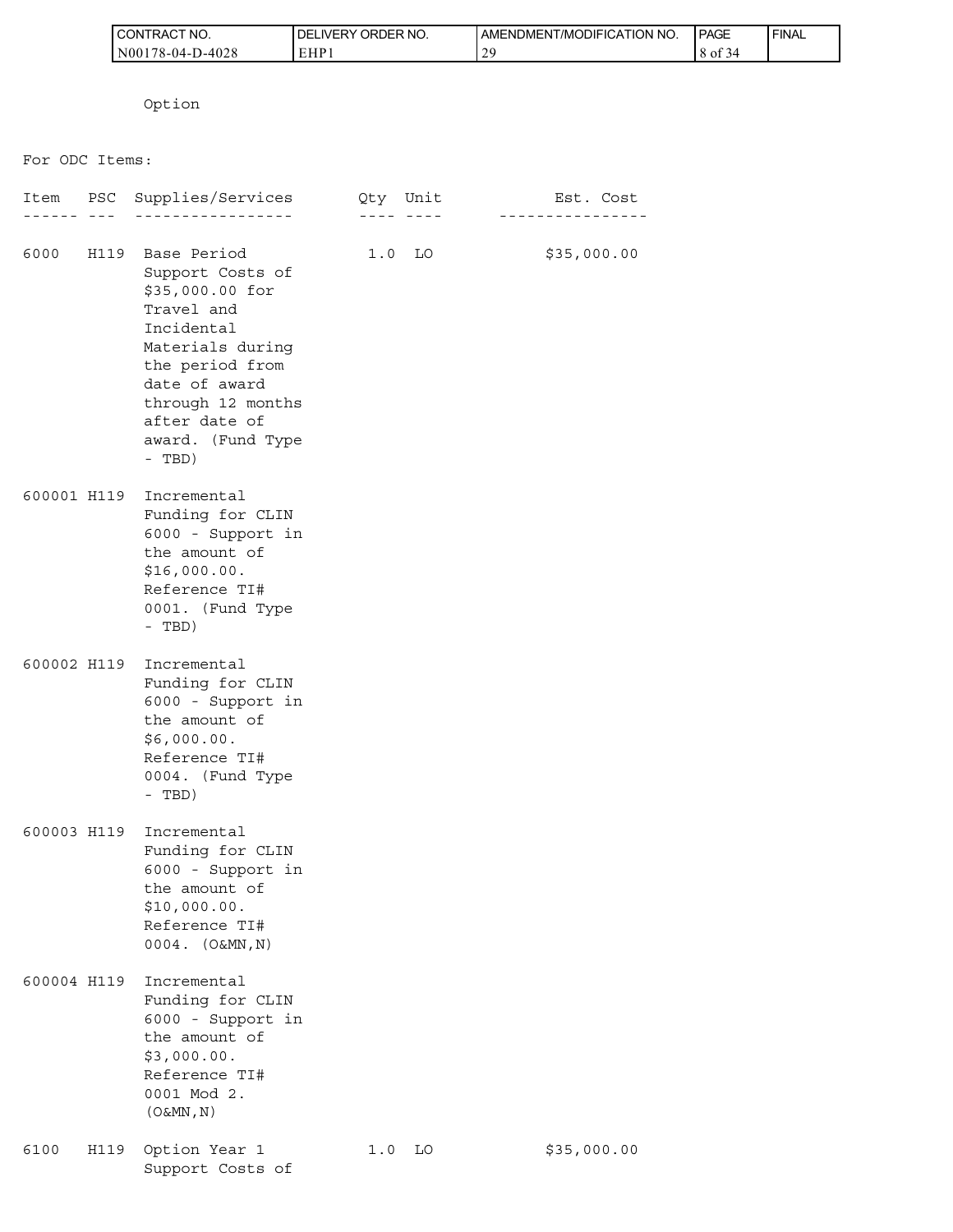| CONTRACT<br>'NO.      | ' ORDER NO.<br><b>DELIVERY</b> | AMENDMENT/MODIFICATION NO. | <b>I PAGE</b>          | ' FINAL |
|-----------------------|--------------------------------|----------------------------|------------------------|---------|
| D-4028<br>N00178-04-1 | EHP1                           | 2G                         | $\sim$ $\sim$<br>-9 of |         |

|             |      | \$35,000.00 for<br>Travel and<br>Incidental<br>Materials during<br>the period from<br>13 months after<br>date of award<br>through 24 months<br>after date of<br>award. (Fund Type<br>- TBD)                                      |          |             |
|-------------|------|----------------------------------------------------------------------------------------------------------------------------------------------------------------------------------------------------------------------------------|----------|-------------|
|             |      | 610001 H119 Incremental<br>Funding for CLIN<br>6100 - Support in<br>the amount of<br>\$13,000.00.<br>Reference TI#<br>0001 MOD 2.<br>$(0\&MN, N)$                                                                                |          |             |
|             |      | 610002 H119 Incremental<br>Funding for CLIN<br>6100 - Support in<br>the amount of<br>\$10,000.00.<br>Reference TI#<br>0001 MOD 2.<br>$(0\&MN, N)$                                                                                |          |             |
| 610003 H119 |      | Incremental<br>Funding for CLIN<br>6100 - Support in<br>the amount of<br>\$12,000.00.<br>Reference TI# 01<br>$(\circ$ &MN, N)                                                                                                    |          |             |
| 6200        | H119 | Option Year 2<br>Support Costs of<br>\$35,000.00 for<br>Travel and<br>Incidental<br>Materials during<br>the period from<br>25 months after<br>date of award<br>through 36 months<br>after date of<br>award. (Fund Type<br>- TBD) | $1.0$ LO | \$35,000.00 |
| 620001 H119 |      | Incremental<br>Funding for CLIN<br>6200 - Support in<br>the amount of<br>\$15,000.00.<br>Reference TI# 03                                                                                                                        |          |             |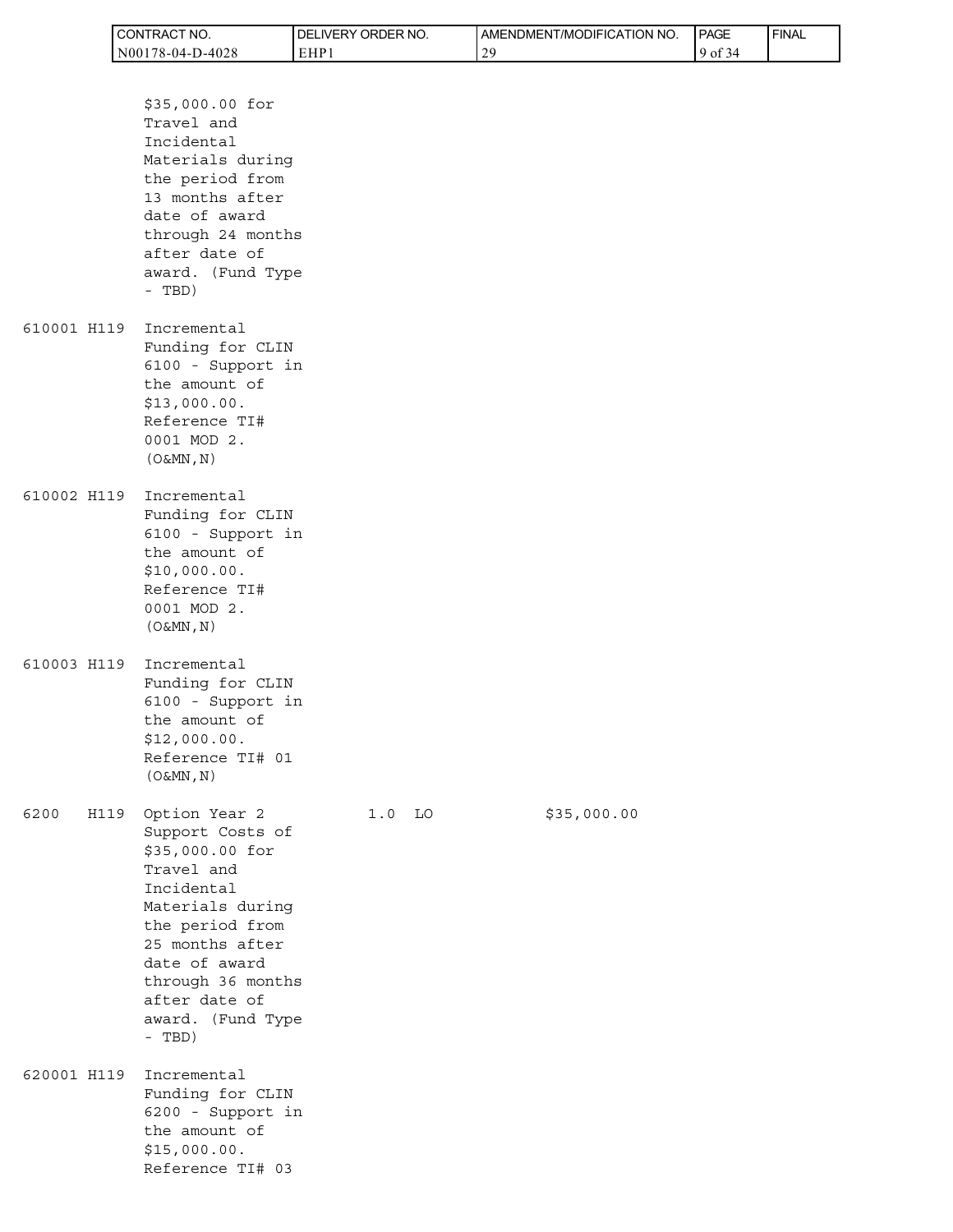|             |      | CONTRACT NO.                                                                                                                                                                                                                     | DELIVERY ORDER NO. |          | AMENDMENT/MODIFICATION NO. |             | PAGE     | <b>FINAL</b> |
|-------------|------|----------------------------------------------------------------------------------------------------------------------------------------------------------------------------------------------------------------------------------|--------------------|----------|----------------------------|-------------|----------|--------------|
|             |      | N00178-04-D-4028                                                                                                                                                                                                                 | EHP1               |          | 29                         |             | 10 of 34 |              |
|             |      | Mod 3 (O&MN, N)                                                                                                                                                                                                                  |                    |          |                            |             |          |              |
| 620002 H119 |      | Incremental<br>Funding for CLIN<br>6200 - Support in<br>the amount of<br>\$10,000.00.<br>Reference TI# 01,<br>REV. 1. (O&MN, N)                                                                                                  |                    |          |                            |             |          |              |
| 620003 H119 |      | Incremental<br>Funding for CLIN<br>6200 - Support in<br>the amount of<br>\$6,000.00.<br>Reference TI# 01,<br>REV. 02. (O&MN, N)                                                                                                  |                    |          |                            |             |          |              |
| 620004 H119 |      | Incremental<br>Funding for CLIN<br>6200 - Support in<br>the amount of<br>\$4,000.00.<br>Reference TI# 02,<br>Rev 2. (O&MN, N)                                                                                                    |                    |          |                            |             |          |              |
| 6300        | H119 | Option Year 3<br>Support Costs of<br>\$35,000.00 for<br>Travel and<br>Incidental<br>Materials during<br>the period from<br>37 months after<br>date of award<br>through 48 months<br>after date of<br>award. (Fund Type<br>- TBD) | $1.0$ LO           |          |                            | \$35,000.00 |          |              |
|             |      | 630001 H119 Funding for CLIN<br>6300 - ODCs in<br>the amount of<br>\$30,000.00.<br>Reference TI #01,<br>Rev 5. (O&MN, N)                                                                                                         |                    |          |                            |             |          |              |
|             |      | 630002 H119 Funding for CLIN<br>6300 - ODCs in<br>the amount of<br>\$5,000.00.<br>Reference TI #04,<br>Rev 3. (O&MN, N)                                                                                                          |                    |          |                            |             |          |              |
| 6400        |      | H119 Option Year 4<br>Support Costs of<br>\$35,000.00 for<br>Travel and                                                                                                                                                          |                    | $1.0$ LO |                            | \$35,000.00 |          |              |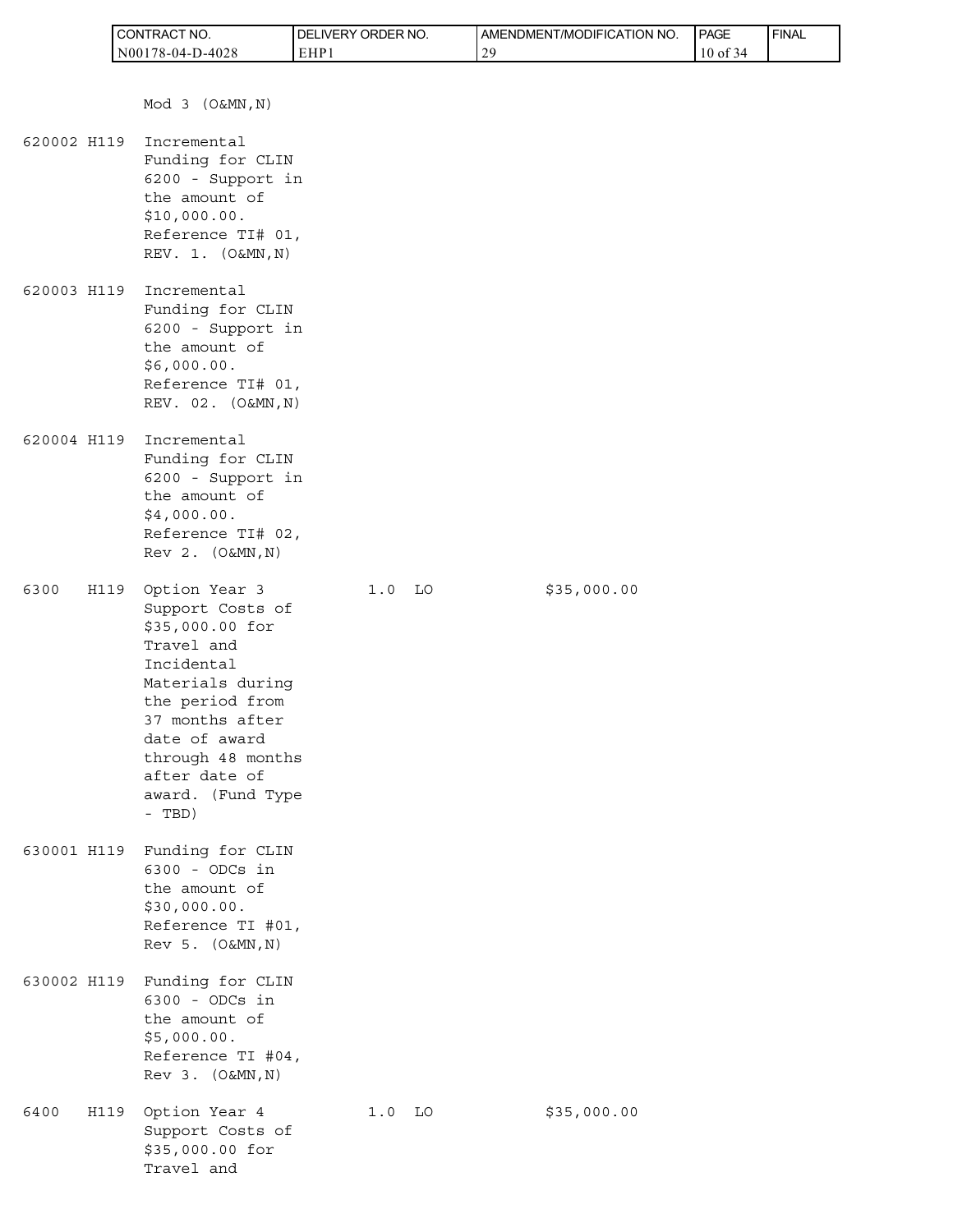| " NO.<br><b>CONTRAC</b> | ORDER NO.<br>' DEL<br>_IVERY | I AMENDMENT/MODIFICATION NO. | <b>I PAGE</b> | ' FINAL |
|-------------------------|------------------------------|------------------------------|---------------|---------|
| $NO0178-04-D-4028$      | <b>EHD</b>                   | $\gamma$<br>-                | - OI<br>≺∠    |         |

```
 Incidental 
Materials during 
the period from 
49 months after 
date of award 
through 60 months 
after date of 
award. (Fund Type 
- TBD) 
Option
```
Notes:

1) Any performance beyond 04/04/14 is contingent upon the Award Term of the basic Seaport contract being exercised. In the event it is not exercised, the period of performance will be revised accordingly.

2) If fee is included in the pass through rate for subcontractor labor costs, the prime contractor is requested to identify what percentage of the pass through cost is considered fee in their cost proposal. The maximum labor pass through rate (which includes all adders and any prime contractor fee applied to subcontractor labor costs) shall not exceed

#### LEVEL OF EFFORT:

The level of effort for the performance of this contract is based upon an anticipated total estimated level of effort of 20,500 man-hours of direct labor. The estimated composition of the 20,500 man-hours of direct labor can be found in the chart below. On Site Labor refers to labor performed at the Contractor's Facility and Off Site Labor refers to labor performed at NSWCCD in Philadelphia, PA.

| Labor Category              | Base Period | Option I | Option II | Option III | Option IV |
|-----------------------------|-------------|----------|-----------|------------|-----------|
| Program Manager*            | 100         | 100      | 100       | 100        | 100       |
| Energy Conservation Expert* | 1000        | 1000     | 1000      | 1000       | 1000      |
| Lead Marine Engineer*       | 1000        | 1000     | 1000      | 1000       | 1000      |
| Marine Engineer             | 500         | 500      | 500       | 500        | 500       |
| Analyst                     | 1000        | 1000     | 1000      | 1000       | 1000      |
| Lead Software Developer     | 500         | 500      | 500       | 500        | 500       |
| <b>Total Hours</b>          | 4100        | 4100     | 4100      | 4100       | 4100      |

\* Denotes Key Personnel

Offerors are to propose on the labor categories and hour estimates provided as the Level of Effort. Offerors who propose other than what is specified may be considered nonresponsive.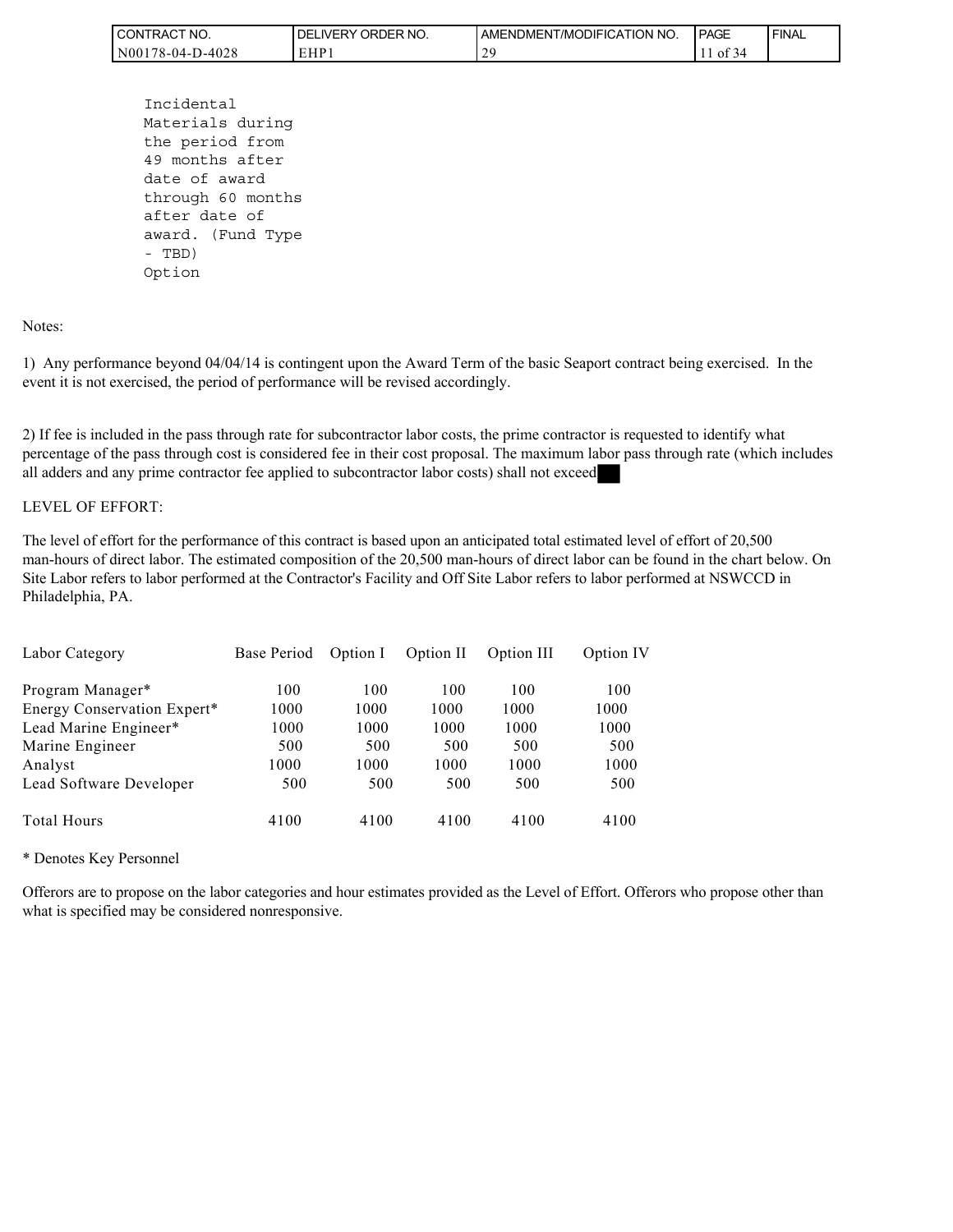| I CONTRACT NO.   | ' ORDER NO.<br><b>DELIVERY</b> | AMENDMENT/MODIFICATION NO. | <b>PAGE</b>                      | ' FINAL |
|------------------|--------------------------------|----------------------------|----------------------------------|---------|
| N00178-04-D-4028 | EHP 1                          |                            | $\sim$ $\sim$<br>-01<br>-44<br>◡ |         |

# **SECTION C DESCRIPTIONS AND SPECIFICATIONS**

### **SECTION C DESCRIPTIONS AND SPECIFICATIONS**

Title: Technical and Programmatic Support for NAVSEA Philadelphia Shipboard Energy Conservation (ENCON) Program

This is a performance based statement of work. The effort performed hereunder will be evaluated in accordance with the performance standards/acceptable quality levels described below and the evaluation methods described in provision CAR-H09 in Section H.

#### 1.0 STATEMENT OF WORK

The contractor shall provide engineering, program management and information technology services required to support the Energy Conservation Program (ENCON) for the Naval Surface Warfare Center, Carderock Division, Ship Systems Engineering Station (NSWCCD-SSES). NSWCCD-SSES Code 931 provides training, technical guidance, and tools to further fleet energy conservation through best practices and improved processes. This tasking will require engineering, scientific, programmatic and Fleet operational expertise to develop and execute this programs objectives.

1.1 TASK 1 (TECHNICAL)

1.1.1 Provide engineering and project management support to the ENCON Program as follows: plan and attend meetings, participate in reviews, support training, develop documents, schedules, presentations, and support the execution of Ship Energy Conservation Assist Training (SECAT) surveys.

1.1.2 Support Fleet shipboard training, visits, surveys, and evaluations.

1.1.3 Support the preparation, review and/or comment on technical documents, reports, submittals, rules, supplements, requirements, guidance, procedures, as required. Provide onsite technical management support, as required.

1.1.4 Assist with development of long range plans, schedules, policies, and attend technical and programmatic meetings as required.

1.1.5 Develop energy conservation performance standards and criteria; perform data analysis and trending; perform sensitivity and regression analysis of historical fuel data. As directed by NSWCCD, develop web-enabled tools and instructions.

1.1.6 Develop functional specification requirements in support of shipboard ENCON software programs, including interface with legacy and future programs.

1.1.7 Review training for current and future ENCON seminar and workshop courses, including review of course curriculum and Video Tele-training (VTT) formats.

1.1.8 Provide support as required to newly commissioned or reactivated units, this support to include but not limited to training, program implementation, SECAT data collection or on-site assistance.

1.1.9 Provide support as needed to implement program changes, develop new training aids, improvements in the collection of data as directed by NSWCCD.

1.2 TASK 2 (DATA MAINTENANCE)

1.2.1 Prepare one (1) set of updated quarterly ENCON CD or DVDs for distribution to the Fleet and ENCON training team (~600 CDs each quarter).

1.2.2 Distribute CDs to sites as designated by the ENCON TPOC.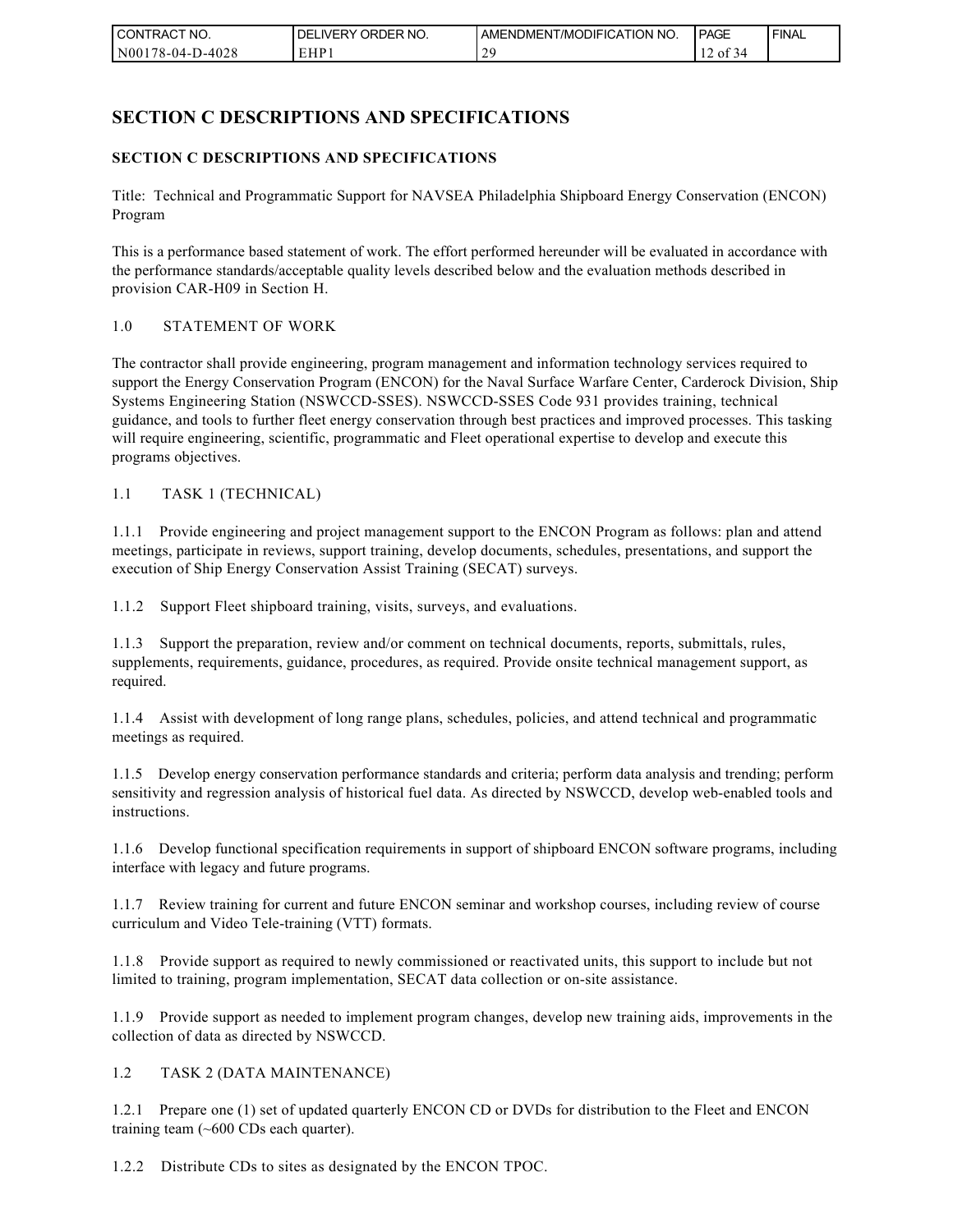| I CONTRACT NO.   | <b>IDELIVERY ORDER NO.</b> | LAMENDMENT/MODIFICATION NO. | <b>PAGE</b>    | ' FINAL |
|------------------|----------------------------|-----------------------------|----------------|---------|
| N00178-04-D-4028 | EHP 1                      | 20<br>-                     | $\sim$<br>of 3 |         |

1.2.3 Process emergency ENCON TPOC requests for extra distribution of ENCON CDs outside distribution list as required.

1.2.4 Distribute the list of ship names and pictures of the top 5 performing ships and a list of the top 25 performing ships each quarter.

1.2.5 Distribute the ENCON VTT annual training schedule.

1.2.6 Distribute updated articles and reference material related to the program.

1.3 TASK 3 (SOFTWARE DEVELOPMENT/EDUCATIONAL SUPPORT)

1.3.1 Update SECAT software to reflect new ship classes SECAT survey data.

1.3.2 Prepare and deliver training materials needed for the SECAT workshop; to include workshop syllabus and class materials.

1.3.3 Provide training to shipboard personnel on the SECAT program.

1.3.4 Conduct onboard SECAT survey on new ship classes. Provide all hardware and software to install components and conduct the survey; prepare and deliver survey report of fuel consumption; prepare materials and conduct ship in-brief and out-brief with ship staff.

1.3.5 Provide ENCON Subject Matter Expert to support lectures held at the Surface Warfare Officers School (SWOS) in Rhode Island.

1.3.6 Update, review, and provide comments on needed changes to ENCON Guide.

#### 2.0 DELIVERABLES

2.1 General - All products, documentation, software source code and algorithms, data files and masters for products/reports etc. developed to support this task are the property of the government and shall be turned over to NSWCCD-SSES, upon request or completion of this task. Deliverables shall be developed and submitted in accordance with each Technical Instruction. Both electronic and hard copy deliverables may be required. Work products shall be submitted in media (e.g., DOC, XLS, PDF, etc.) as mutually agreed upon prior to submission. Unless otherwise specified, hard copy formats may be in contractor format.

2.2 Deliverable Acceptance Criteria - Final inspection and acceptance of all work, reports, and other deliverables will be performed by the Government Technical POC at the place of delivery.

General quality measures, as set forth below, will be applied to each work product delivered under this statement of work.

- Accuracy - Deliverables shall be accurate in presentation, technical content, and adherence to accepted elements of style.

- Clarity – Deliverables shall be clear and concise. Any/all diagrams/text shall be easy to understand and be relevant to the supporting narrative.

- Consistency to Requirements - All deliverables must satisfy the requirements of this statement of work.

- File Editing - All electronic text and diagrammatic files shall be editable by the Government unless otherwise agreed.

- Timeliness – Deliverables shall be submitted on or before the due date specified by the Government.

2.3 Contractor's Progress, Status & Management report. The contractor shall provide a monthly progress report, which shall briefly describe the work preformed during each reporting period together with significant results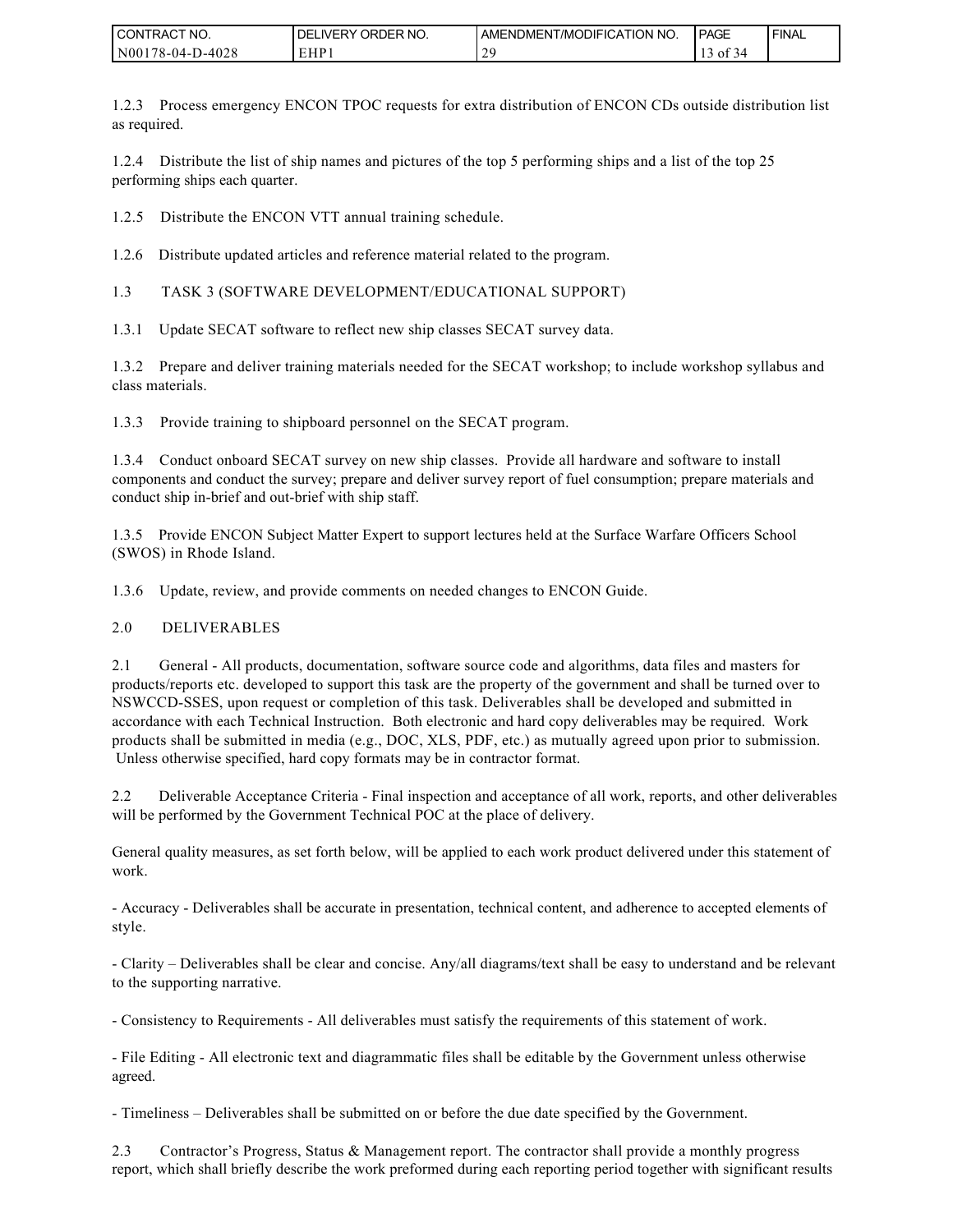| I CONTRACT NO.        | ' ORDER NO.<br><b>DELIVERY</b> | I AMENDMENT/MODIFICATION NO. | PAGE           | `FINAL |
|-----------------------|--------------------------------|------------------------------|----------------|--------|
| N001<br>178-04-D-4028 | EHP.                           |                              | Οİ<br>4،<br>i۷ |        |

thereof. This report shall describe any problems encountered and the proposed solutions for their resolution. The report shall further provide the current technical and financial status of the effort, and contain a brief outline of the work envisioned for the enduing reporting period. Informal appendices shall be included as necessary or required in the scope of the work. The report shall also include the number of man-hours expended by labor category (including a list of specific contractor personnel who are part of the labor category) and miscellaneous support cost incurred during the reporting period and cumulatively.

2.4 Meeting/Trip Reports. The contractor shall prepare minutes for each meeting attended and trip conducted associated with the scope of the work. The contractor shall include recommendations for design changes, alternative approaches and future work which would significantly contribute to the technical success of the programs associated with the scope of the work. Meeting/Trip reports shall be submitted within 7 days after the meeting/trip to the Technical Point of Contact.

2.5 Final Report. The contractor shall review contractor generated and NSWCCD provided data and information, analyze acquired information relative to the specified objectives and prepare a comprehensive final report describing the reviews and assessments. Clear original graphics shall be prepared to illustrate any ideas and concepts presented in the report. The report shall be prepared in a Microsoft Office format. A draft Final Report shall be submitted 15 days before task completion. The Final Report resolving any government comments shall be submitted at task completion.

3.0 GOVERNMENT FURNISHED INFORMATION AND MATERIAL

3.1 The Government will provide the contractor with all pertinent documentation after award within fourteen (14) working days of request. The GFI marked for return to the Government shall be returned to the Government within thirty (30) days after acceptance of the final deliverable submitted under the task order.

4.0 PLACE OF PERFORMANCE / TRAVEL

4.1 The work shall be performed mainly at the Contractor's site. The Contractor will be required to attend meetings and perform visits in the performance of the various tasks assigned under this contract. Such visits will be to Navy activities, ships, industrial areas, other contractors, and corporations and businesses associated with each particular task. Ships may be visited during availabilities and may require isolated underway periods. Travel locations include but are not limited to Washington DC, Philadelphia, PA, Norfolk VA, east and west coast homeports, and ship new construction yard facilities. The contractor shall make their own travel arrangements and process their own clearance data/messages required for admission to appropriate facilities.

### 5.0 SECURITY

5.1 The work performed under this task order is unclassified. However, the Program Manager, Incentivized Energy Conservation Expert, and Lead Marine Engineer shall hold SECRET clearances at time of award to facilitate access to Government facilities and ships.

#### 6.0 Personnel Qualifications

The contractor shall be responsible for employing technically qualified personnel to perform the tasks to be ordered hereunder. The contractor shall maintain the personnel, organization and administration control necessary to ensure that the work delivered meets the order specification requirements. In the event an individual proposed for performance under the resultant contract is not currently employed by the offeror, the offeror shall include, with the listing, a letter of intent signed by that individual which states the person's intent to accept employment with that offeror within thirty (30) days of contract award if the contract award is awarded to the offeror.

The work history of each employee must contain experience directly related to the task and functions he/she intends to perform under this task. The Government reserves the right, during the term of this task order, to request work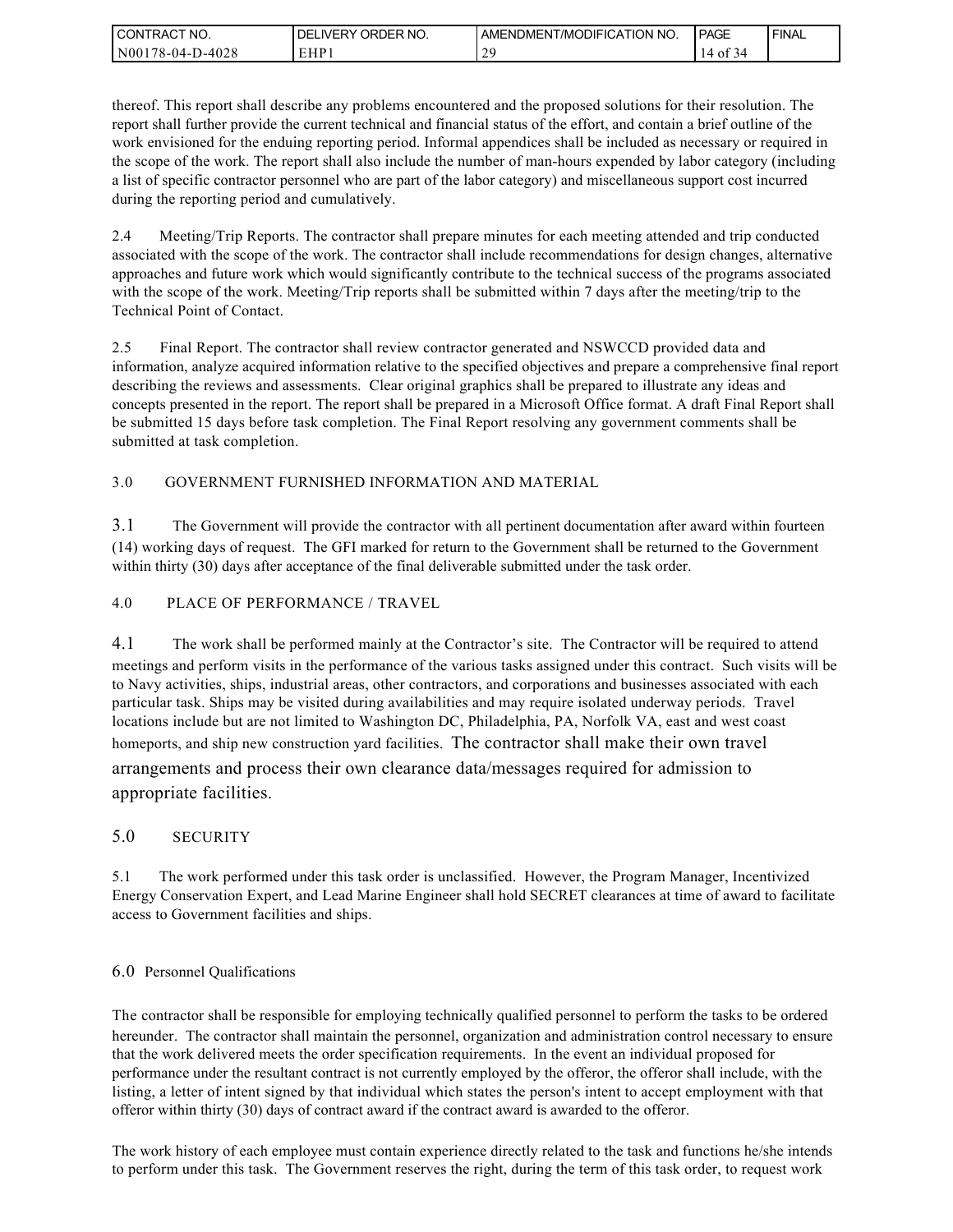| I CONTRACT NO.                   | NO.<br>' ORDER<br><b>DELIVERY</b> | AMENDMENT/MODIFICATION NO. | PAGE               | <b>I FINAL</b> |
|----------------------------------|-----------------------------------|----------------------------|--------------------|----------------|
| D-4028<br>1N00<br>$178 - 04 - L$ | EHP                               | $\cap$                     | $\sim$<br>ΟĪ<br>≺∠ |                |

histories on any contractor employee for purposes of verifying compliance with this requirement.

Personnel assigned to or utilized by the Contractor in the performance of this order shall meet the target qualifications in term of experience, educational and other background requirements set forth herein and be fully capable of performing the contemplated functions of the respective labor categories in an efficient, reliable and professional manner.

If the Contracting Officer questions the qualifications or competence of any person performing under the task order, the burden of proof to sustain that the person is qualified as prescribed herein shall be upon the contractor.

The Target Qualifications for the key labor category is as follows.

#### **Program Manager** (1 Resume required)

 1. Target Education: Bachelor's degree in one of the following disciplines: Accounting, Finance, Management, Business, Computer Science, Management Information Systems, Engineering, or Math.

 2. Target Experience: Twenty (20) years experience in managing SOW related, interdisciplinary, Navy programs and one (1) year experience in managing i-ENCON program for the US Navy.

#### **Energy Conservation Expert (**1 Resume required)

1. Target Education: Bachelor's Degree in one of the following disciplines: Accounting, Finance, Management, Business, Computer Science, Management Information Systems, Engineering, or Math.

2. Target Experience: Twenty (20) years of SOW related Navy experience; shall have expertise in ship's main propulsion systems, ship's underway engineering plant operation and best practice energy conservation techniques.

#### **Lead Marine Engineer** (1 Resume required)

1. Target Education: ABET accredited Bachelor of Science Degree in Engineering.

2. Target Experience: Eight (8) years of SOW related ship systems engineering in main propulsion and auxiliary systems; shall have a minimum of three (3) years of management experience.

#### **Marine Engineer**

1. Target Education: ABET accredited Bachelor of Science Degree in Marine Engineering.

2. Target Experience: Two (2) years of SOW related ship systems design.

#### **Analyst**

1. Target Education: Associates Degree

2. Target Experience: Two (2) years of experience related to US Navy programs including knowledge of databases and statistical data analysis methods.

#### **Lead Software Developer**

1. Target Education: Bachelor's Degree.

2. Target Experience: Certified Software Development Professional with five (5) years of SOW related experience.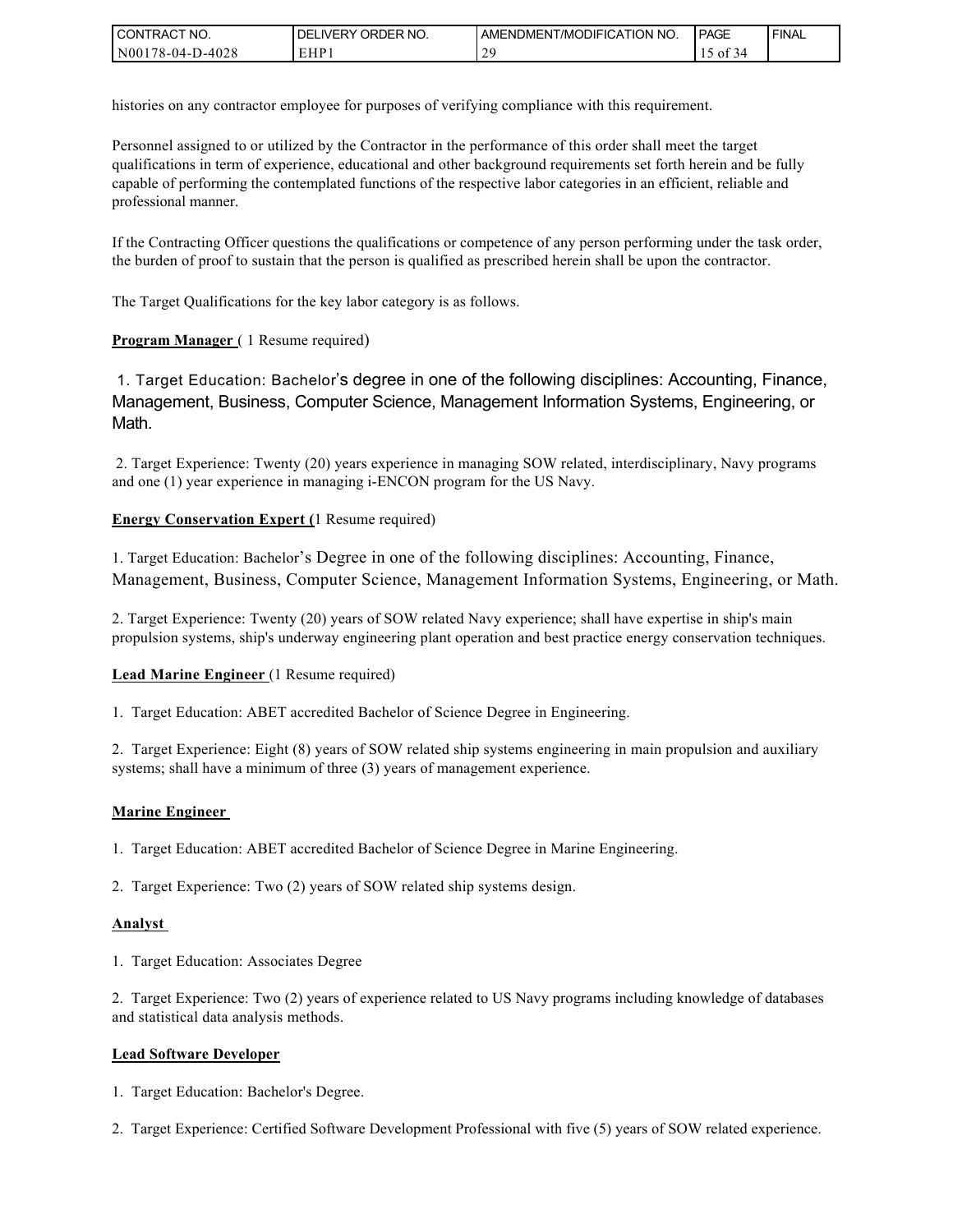| I CONTRACT NO.   | ' ORDER NO.<br><b>DELIVERY</b> | AMENDMENT/MODIFICATION NO. | <b>PAGE</b> | ' FINAL |
|------------------|--------------------------------|----------------------------|-------------|---------|
| N00178-04-D-4028 | EHP 1                          | $\gamma$                   | -01<br>34   |         |

# **SECTION D PACKAGING AND MARKING**

HQ D-2-0008 MARKING OF REPORTS (NAVSEA) (SEP 1990)

All reports delivered by the Contractor to the Government under this contract shall prominently show on the cover of the report:

(1) name and business address of the Contractor

(2) contract number

(3) task order number

 $(4)$  sponsor:

(Name of Individual Sponsor)

(Name of Requiring Activity)

(City and State)

Ship all Reports/Data to the following address:

\_\_\_\_\_\_\_\_\_\_\_\_\_\_\_\_\_\_\_\_\_\_\_\_\_\_\_\_\_\_\_\_\_\_\_\_\_

 $\mathcal{L}_\text{max}$  , and the set of the set of the set of the set of the set of the set of the set of the set of the set of the set of the set of the set of the set of the set of the set of the set of the set of the set of the

Stephen N Kovacs, 931 1000 Kitty Hawk Avenue, Bldg. 77L Philadelphia, PA 19112 stephen.n.kovacs@navy.mil

All Deliverables shall be packaged and marked IAW Best Commercial Practice.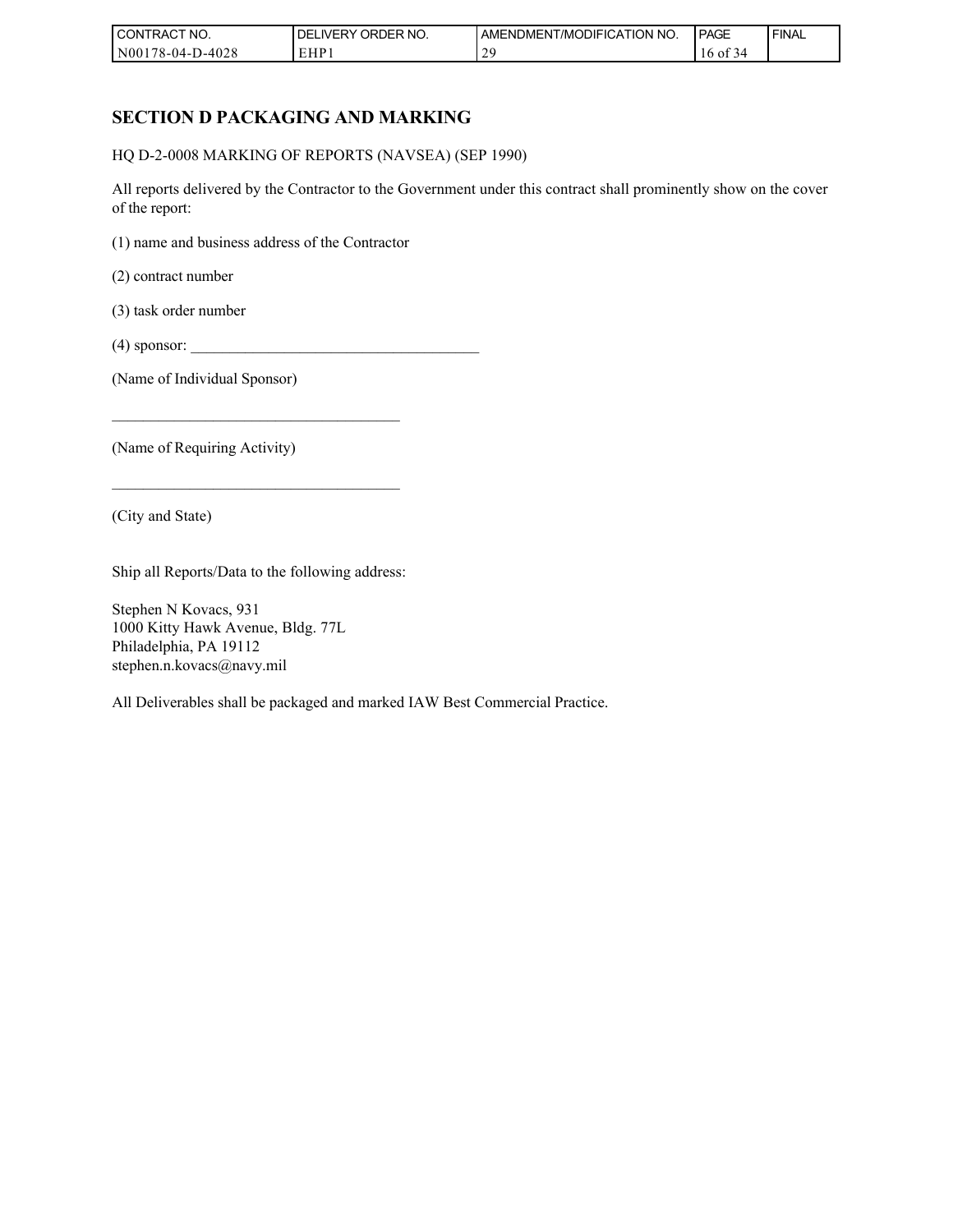| CT NO.<br>l CON<br><b>RAC</b> | ORDER NO.<br><b>NERY</b> | T/MODIFICATION NO.<br>AMENDMENT | PAGE           | <b>FINAL</b> |
|-------------------------------|--------------------------|---------------------------------|----------------|--------------|
| 8-04-D-4028'<br>N00<br>$-70$  | HP.                      | $\Delta$ c<br>∸                 | $\sim$<br>- Ol |              |

# **SECTION E INSPECTION AND ACCEPTANCE**

Inspection and Acceptance shall be performed at Destination by NSWCCD-SSES, Code 9310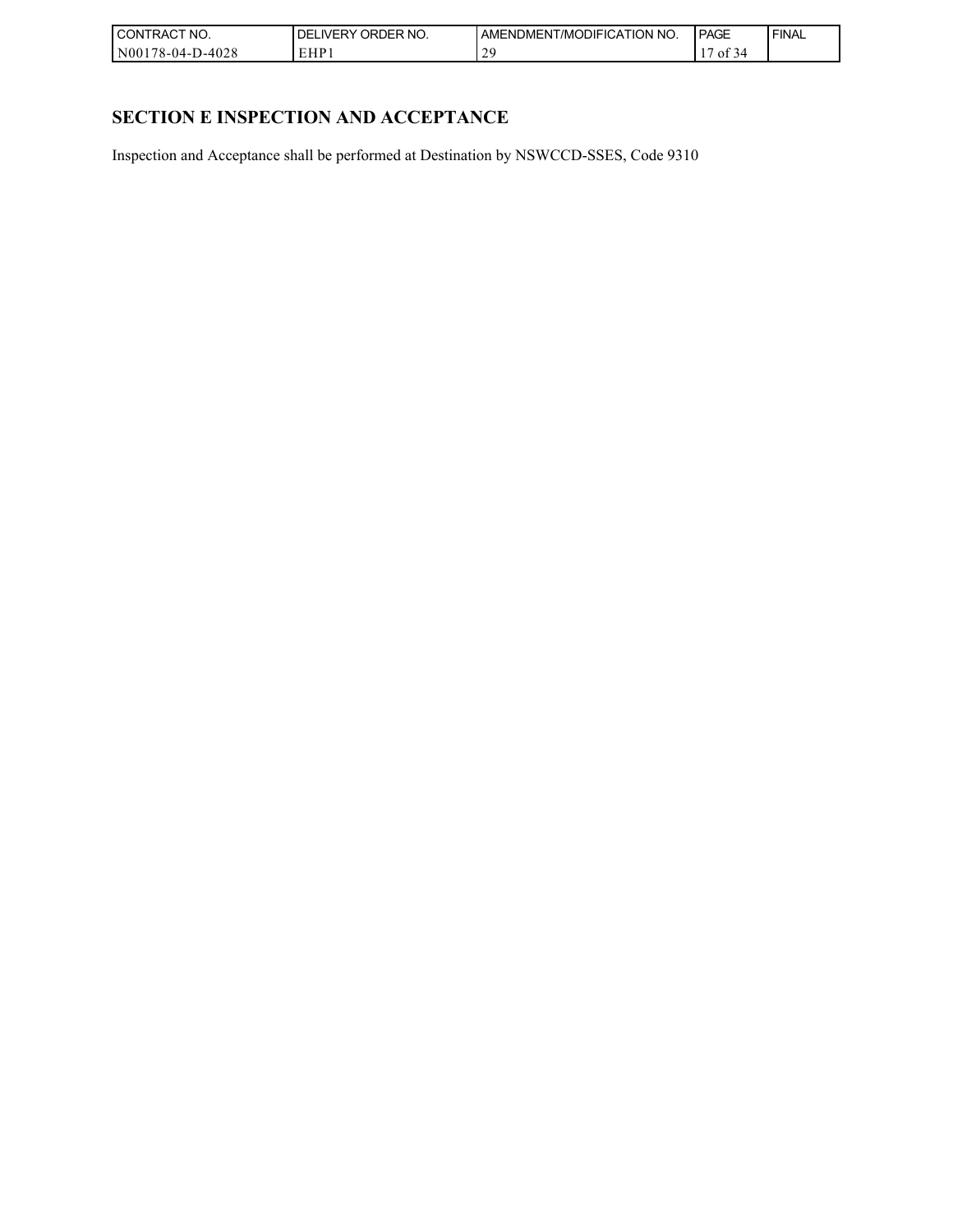| I CONT<br>'TRACT NO.    | NO.<br>' ORDER<br><b>DELIVERY</b> | AMENDMENT/MODIFICATION NO. | PAGE              | <b>FINAL</b> |
|-------------------------|-----------------------------------|----------------------------|-------------------|--------------|
| 178-04-D-4028<br>  N001 | EHP                               | $\gamma c$<br>∼            | 1 O<br>- OI<br>34 |              |

### **SECTION F DELIVERABLES OR PERFORMANCE**

The periods of performance for the following Items are as follows:

| 4000 | $10/1/2009 - 6/30/2011$ |
|------|-------------------------|
| 4100 | $6/17/2011 - 9/30/2012$ |
| 4200 | $10/1/2012 - 9/30/2013$ |
| 4300 | $10/1/2013 - 6/30/2014$ |
| 6000 | $10/1/2009 - 3/31/2011$ |
| 6100 | $10/1/2010 - 9/30/2011$ |
| 6200 | $8/8/2011 - 9/30/2012$  |
| 6300 | $10/1/2012 - 9/30/2013$ |
|      |                         |

#### CLIN - DELIVERIES OR PERFORMANCE

The period of performance is as follows: Date of Award through 60 Months thereafter, assuming all options are exercised. Performance periods are defined in the table below:

CLIN 4000 - 1 OCT 2009 - 30 JUN 2011 CLIN 4100 - 1 JULY 2011 - 30 SEP 2012 CLIN 4200 - 1 OCT 2012 - 30 SEP 2013 CLIN 4300 - 1 OCT 2013 - 30 JUN 2014 CLIN 4400 - 1 JUL 2014 - 30 SEP 2014

CLIN 6000 - 1 OCT 2009 - 31 MAR 2011 CLIN 6100 - 1 OCT 2010 - 30 SEP 2011 CLIN 6200 - 1 OCT 2011 - 30 SEP 2012 CLIN 6300 - 1 OCT 2012 - 30 SEP 2013 CLIN 6400 - 1 OCT 2013 - 30 SEP 2014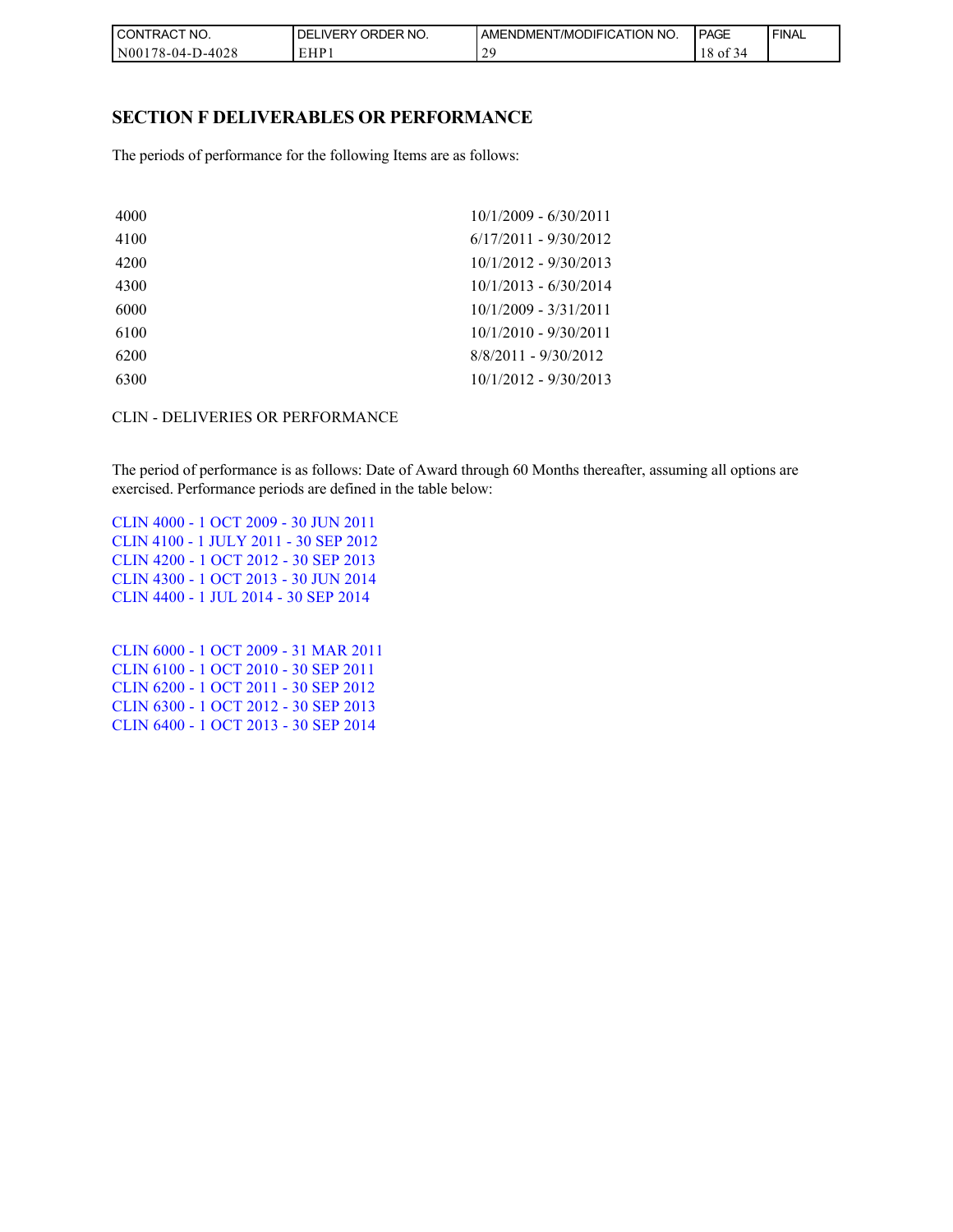| l CON <sup>-</sup><br>'TRACT NO. | ORDER<br>NO.<br>DELI<br>IVERY | AMENDMENT/MODIFICATION NO. | <b>PAGE</b>                | ' FINAL |
|----------------------------------|-------------------------------|----------------------------|----------------------------|---------|
| N001<br>178-04-D-4028            | EHP 1                         | -                          | $\sim$ $\sim$<br>01<br>-44 |         |

### **SECTION G CONTRACT ADMINISTRATION DATA**

Task Order Manager Stephen N Kovacs, 931 1000 Kitty Hawk Avenue, Bldg. 77L Philadelphia, PA 19112 stephen.n.kovacs@navy.mil 215-897-1144

#### **CAR-G11 INVOICE INSTRUCTIONS (DEC 2007) (NSWCCD)**

 (a) In accordance with the clause of this contract entitled "ELECTRONIC SUBMISSION OF PAYMENT REQUESTS" (DFARS 252.232-7003), the Naval Surface Warfare Center, Carderock Division (NSWCCD) will utilize the DoD Wide Area Workflow Receipt and Acceptance (WAWF) system to accept supplies/services delivered under this contract. This web-based system located at [https://wawf.eb.mil](https://wawf.eb.mil/) provides the technology for government contractors and authorized Department of Defense (DoD) personnel to generate, capture and process receipt and payment-related documentation in a paperless environment. Invoices for supplies/services rendered under this contract shall be submitted electronically through WAWF. Submission of hard copy DD250/invoices may no longer be accepted for payment.

 (b) It is recommended that the person in your company designated as the Central Contractor Registration (CCR) Electronic Business (EB) Point of Contact and anyone responsible for the submission of invoices, use the online training system for WAWF at [http://wawftraining.com.](http://wawftraining.com/) The Vendor, Group Administrator (GAM), and sections marked with an asterisk in the training system should be reviewed. Vendor Quick Reference Guides also are available at [http://acquisition.navy.mil/navyaos/content/view/full/3521/.](http://acquisition.navy.mil/navyaos/content/view/full/3521/) The most useful guides are "Getting Started for Vendors" and "WAWF Vendor Guide".

 (c) The designated CCR EB point of contact is responsible for activating the company's CAGE code on WAWF by calling 1-866-618-5988. Once the company is activated, the CCR EB point of contact will self-register under the company's CAGE code on WAWF and follow the instructions for a group administrator. After the company is set-up on WAWF, any additional persons responsible for submitting invoices must self-register under the company's CAGE code at [https://wawf.eb.mil.](https://wawf.eb.mil/)

 (d) The contractor shall use the following document types, DODAAC codes and inspection and acceptance locations when submitting invoices in WAWF:

Type of Document (*contracting officer check all that apply*)

Invoice (FFP Supply & Service)

Invoice and Receiving Report Combo (FFP Supply)

Invoice as 2-in-1 (FFP Service Only)

 $X \mid \text{Cost Vouter (Cost Reimburable, T&M, LH, or FPI)}$ 

Receiving Report (FFP, DD250 Only)

DODAAC Codes and Inspection and Acceptance Locations (*contracting officer complete appropriate information as applicable*)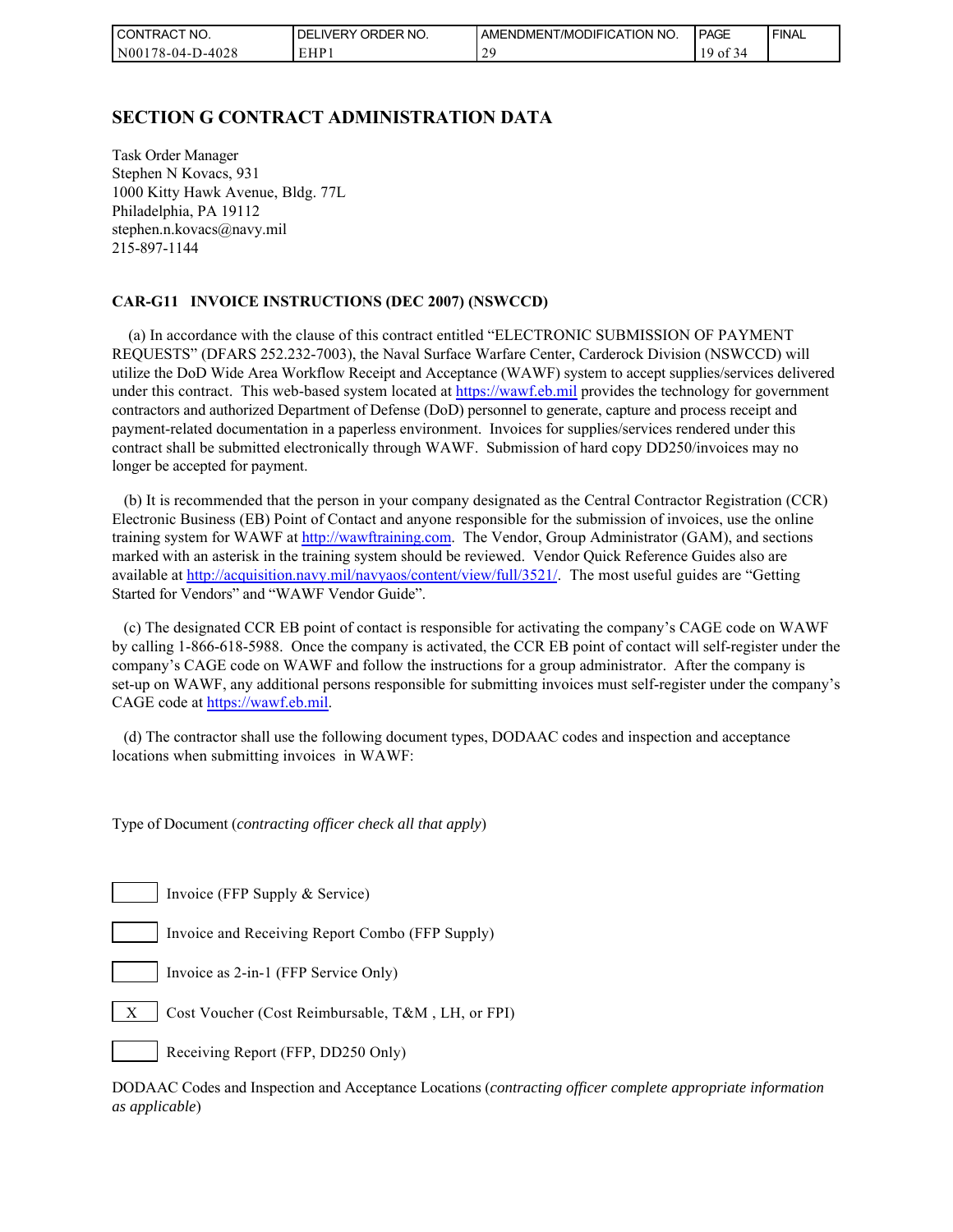| CONTRACT NO.               | DELIVERY ORDER NO. | AMENDMENT/MODIFICATION NO. | <b>PAGE</b> | <b>FINAL</b> |  |
|----------------------------|--------------------|----------------------------|-------------|--------------|--|
| N00178-04-D-4028           | EHP1               | 29                         | 20 of 34    |              |  |
|                            |                    |                            |             |              |  |
| Issue DODAAC               |                    | N65540                     |             |              |  |
| Admin DODAAC               |                    | S2101A                     |             |              |  |
| Pay Office DODAAC          |                    | HQ0338                     |             |              |  |
| Inspector DODAAC           |                    | N/A                        |             |              |  |
| Service Acceptor DODAAC    |                    | N65540                     |             |              |  |
| Service Approver DODAAC    |                    | N/A                        |             |              |  |
| Ship To DODAAC             |                    | See Section F              |             |              |  |
| <b>DCAA Auditor DODAAC</b> |                    | HAA47A                     |             |              |  |
| LPO DODAAC                 |                    | N/A                        |             |              |  |
| Inspection Location        |                    | See Section E              |             |              |  |
| Acceptance Location        |                    | See Section E              |             |              |  |

Attachments created in any Microsoft Office product may be attached to the WAWF invoice, e.g., backup documentation, timesheets, etc. Maximum limit for size of each file is 2 megabytes. Maximum limit for size of files per invoice is 5 megabytes.

 (e) Before closing out of an invoice session in WAWF, but after submitting the document(s), you will be prompted to send additional email notifications. Click on "Send More Email Notification" and add the acceptor/receiver email addresses noted below in the first email address block, and add any other additional email addresses desired in the following blocks. This additional notification to the government is important to ensure that the acceptor/receiver is aware that the invoice documents have been submitted into WAWF.

| Send Additional Email Notification To: |
|----------------------------------------|
| stephen.n.kovacs@navy.mil              |
| john.stergiou@navy.mil                 |

 (f) The contractor shall submit invoices/cost vouchers for payment per contract terms and the government shall process invoices/cost vouchers for payment per contract terms. Contractors approved by DCAA for direct billing will submit cost vouchers directly to DFAS via WAWF. Final voucher submission will be approved by the ACO.

 (g) The WAWF system has not yet been implemented on some Navy programs; therefore, upon written concurrence from the cognizant Procuring Contracting Officer, the Contractor is authorized to use DFAS WinS for electronic end to end invoicing until the functionality of WinS has been incorporated into WAWF.

 (h) If you have any questions regarding WAWF, please contact the WAWF helpdesk at the above 1-866 number or the NSWCCD WAWF point of contact at (301) 227-5419.

#### (End of Clause)

#### SEA 5252.216-9122 LEVEL OF EFFORT (DEC 2000)

(a) The Contractor agrees to provide the total level of effort specified in the next sentence in performance of the work described in Sections B and C of this contract. The total level of effort for the performance of this contract shall be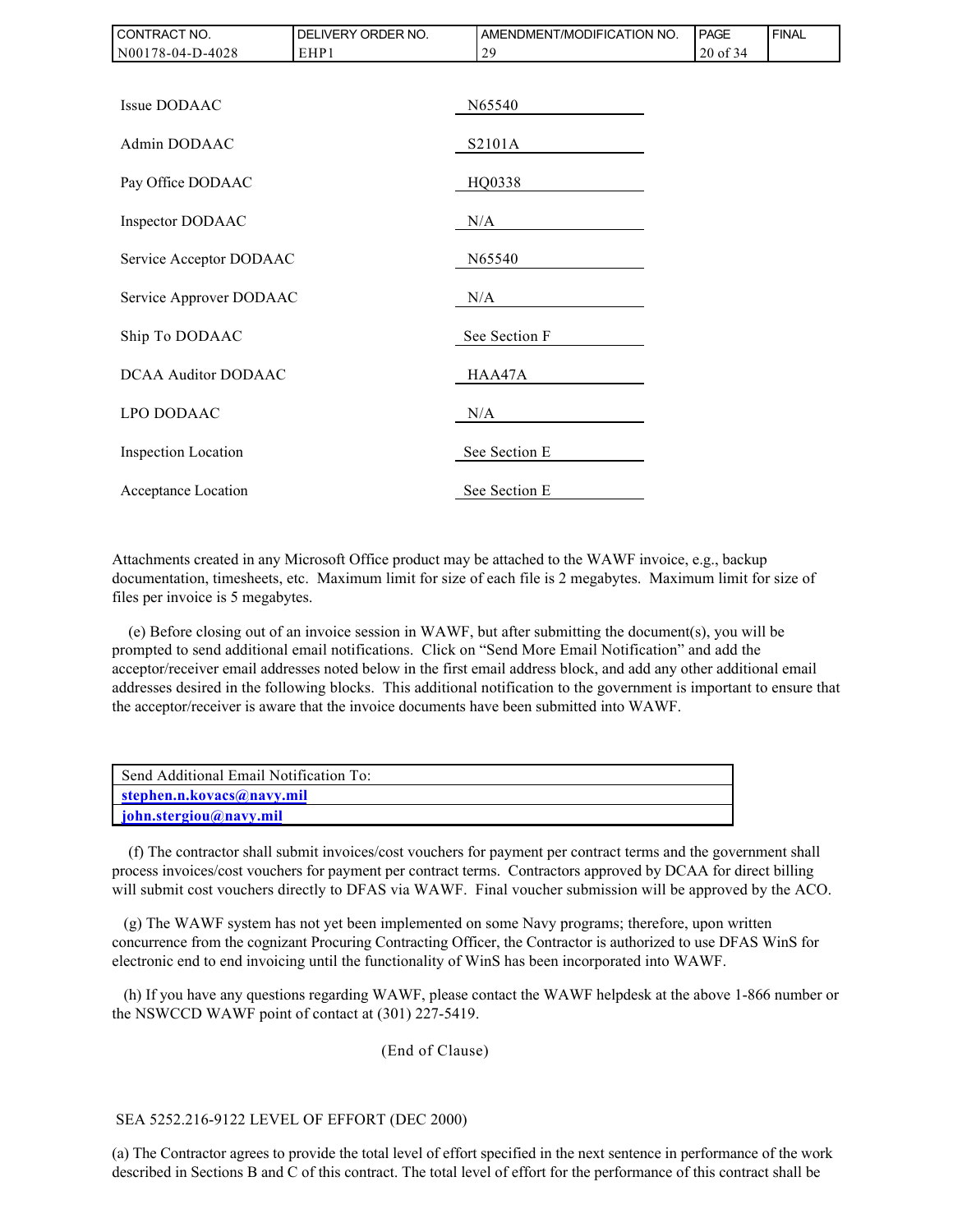| I CONTRACT NO.       | ORDER<br>NO.<br><b>DELIVERY</b> | AMENDMENT/MODIFICATION NO. | <b>PAGE</b>        | <b>I FINAL</b> |
|----------------------|---------------------------------|----------------------------|--------------------|----------------|
| N00<br>178-04-D-4028 | EHP                             |                            | $\sim$<br>0Ī<br>21 |                |

20,500 total man-hours of direct labor, including subcontractor direct labor for those subcontractors specifically identified in the Contractor's proposal as having hours included in the proposed level of effort.

(b) Of the total man-hours of direct labor set forth above, it is estimated that 0 man-hours are uncompensated effort.

Uncompensated effort is defined as hours provided by personnel in excess of 40 hours per week without additional compensation for such excess work. All other effort is defined as compensated effort. If no effort is indicated in the first sentence of this paragraph, uncompensated effort performed by the Contractor shall not be counted in fulfillment of the level of effort obligations under this contract.

(c) Effort performed in fulfilling the total level of effort obligations specified above shall only include effort performed in direct support of this contract and shall not include time and effort expended on such things as (local travel to and from an employee's usual work location), uncompensated effort while on travel status, truncated lunch periods, work (actual or inferred) at an employee's residence or other non-work locations (except as provided in paragraph (j) below), or other time and effort which does not have a specific and direct contribution to the tasks described in Sections B and C.

(d) The level of effort for this contract shall be expended at an average rate of approximately 79 hours per week. It is understood and agreed that the rate of man-hours per month may fluctuate in pursuit of the technical objective, provided such fluctuation does not result in the use of the total man-hours of effort prior to the expiration of the term hereof, except as provided in the following paragraph.

(e) If, during the term hereof, the Contractor finds it necessary to accelerate the expenditure of direct labor to such an extent that the total man hours of effort specified above would be used prior to the expiration of the term, the Contractor shall notify the Contracting Officer in writing setting forth the acceleration required, the probable benefits which would result, and an offer to undertake the acceleration at no increase in the estimated cost or fee together with an offer, setting forth a proposed level of effort, cost breakdown, and proposed fee, for continuation of the work until expiration of the term hereof. The offer shall provide that the work proposed will be subject to the terms and conditions of this contract and any additions or changes required by then current law, regulations, or directives, and that the offer, with a written notice of acceptance by the Contracting Officer, shall constitute a binding contract. The Contractor shall not accelerate any effort until receipt of such written approval by the Contracting Officer. Any agreement to accelerate will be formalized by contract modification.

(f) The Contracting Officer may, by written order, direct the Contractor to accelerate the expenditure of direct labor such that the total man hours of effort specified in paragraph (a) above would be used prior to the expiration of the term. This order shall specify the acceleration required and the resulting revised term. The Contractor shall acknowledge this order within five days of receipt.

(g) If the total level of effort specified in paragraph (a) above is not provided by the Contractor during the period of this contract, the Contracting Officer, at its sole discretion, shall either (i) reduce the fee of this contract as follows:

Fee Reduction = Fee x ((Required LOE minus Expended LOE)divided by Required LOE)

or (ii) subject to the provisions of the clause of this contract entitled "LIMITATION OF COST" (FAR 52.232-20) or "LIMITATION OF COST (FACILITIES)" (FAR 52.232-21), as applicable, require the Contractor to continue to perform the work until the total number of man hours of direct labor specified in paragraph (a) above shall have been expended, at no increase in the fee of this contract.

(h) The Contractor shall provide and maintain an accounting system, acceptable to the Administrative Contracting Officer and the Defense Contract Audit Agency (DCAA), which collects costs incurred and effort (compensated and uncompensated, if any) provided in fulfillment of the level of effort obligations of this contract. The Contractor shall indicate on each invoice the total level of effort claimed during the period covered by the invoice, separately identifying compensated effort and uncompensated effort, if any.

(i) Within 45 days after completion of the work under each separately identified period of performance hereunder, the Contractor shall submit the following information in writing to the Contracting Officer with copies to the cognizant Contract Administration Office and to the DCAA office to which vouchers are submitted: (1) the total number of man hours of direct labor expended during the applicable period; (2) a breakdown of this total showing the number of man hours expended in each direct labor classification and associated direct and indirect costs; (3) a breakdown of other costs incurred; and (4) the Contractor's estimate of the total allowable cost incurred under the contract for the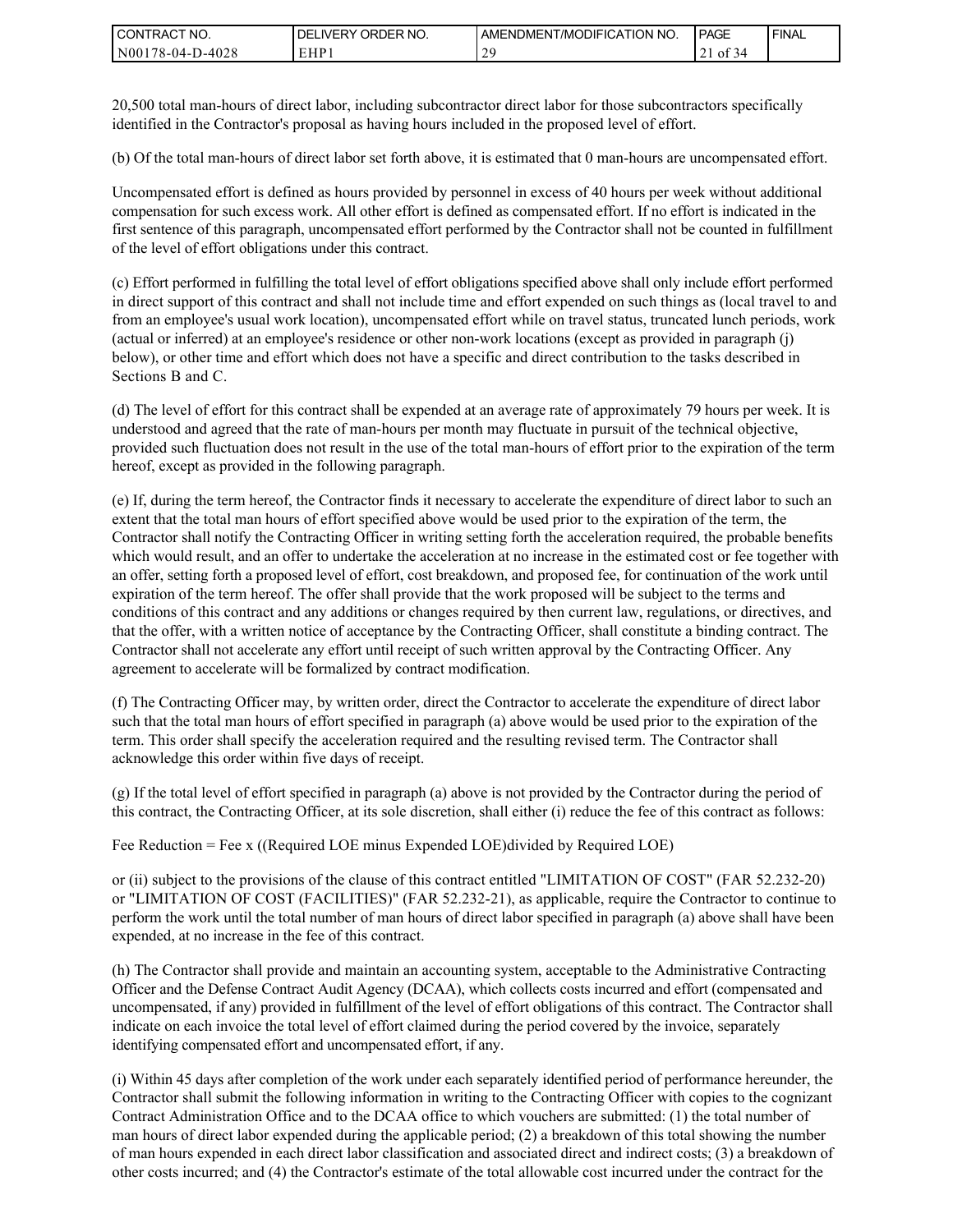| I CONTRACT NO.   | ORDER NO.<br>DEL<br>LIVERY | AMENDMENT/MODIFICATION NO. | <b>PAGE</b>                         | ' FINAL |
|------------------|----------------------------|----------------------------|-------------------------------------|---------|
| N00178-04-D-4028 | EHP1                       | $\gamma c$<br>-            | $\sim$ $\sim$<br>$\sim$<br>013<br>∸ |         |

period. Within 45 days after completion of the work under the contract, the Contractor shall submit, in addition, in the case of a cost underrun; (5) the amount by which the estimated cost of this contract may be reduced to recover excess funds and, in the case of an underrun in hours specified as the total level of effort; and (6) a calculation of the appropriate fee reduction in accordance with this clause. All submissions shall include subcontractor information.

(j) Notwithstanding any of the provisions in the above paragraphs, the Contractor may furnish man hours up to five percent in excess of the total man hours specified in paragraph (a) above, provided that the additional effort is furnished within the term hereof, and provided further that no increase in the estimated cost or fee is required.

(End of Clause)

#### ALLOTMENT OF FUNDS (MAY 1993)

(a) This contract is incrementally funded with respect to both cost and fee. The amount(s) presently available and allotted to this contract for payment of fee for incrementally funded contract line item number/contract subline item number (CLIN/SLIN), subject to the clause entitled "FIXED FEE" (FAR 52.216-8) or "INCENTIVE FEE" (FAR 52.216-10), as appropriate, is specified below. The amount(s) presently available and allotted to this contract for payment of cost for incrementally funded CLINs/SLINs is set forth below. As provided in the clause of this contract entitled "LIMITATION OF FUNDS" (FAR 52.232-22), the CLINs/SLINs covered thereby, and the period of performance for which it is estimated the allotted amount(s) is specified in the General Information Section of the basic order and subsequent modifications.

(b) The parties contemplate that the Government will allot additional amounts to this contract from time to time for the incrementally funded CLINs/SLINs by unilateral contract modification, and any such modification shall state separately the amount(s) allotted for cost, the amount(s) allotted for fee, the CLINs/SLINs covered thereby, and the period of performance which the amount(s) are expected to cover.

(c) CLINs/SLINs are fully funded and performance under these CLINs/SLINs is subject to the clause of this contract entitled "LIMITATION OF COST" (FAR 52.232-20) or "LIMITATION OF COST (FACILITIES)" (FAR 52.232-21), as applicable.

(d) The Contractor shall segregate costs for the performance of incrementally funded CLINs/SLINs from the from the costs of performance of fully funded CLINs/SLINs.

(End of Clause)

Accounting Data SLINID PR Number Amount -------- ---------------------- --------------------- 400001 92396025 36000.00 LLA : AA 97X4930 NH1C 000 77777 0 000167 2F 000000 081917779302 400002 92396040 33000.00 LLA : AB 97X4930 NH1C 000 77777 0 000167 2F 000000 091917779608 400003 92396045 50000.00  $T.T.A$  : AC 97X4930 NH1C 000 77777 0 000167 2F 000000 091917772301 600001 92396049 16000.00 LLA : AD 97X4930 NH1C 000 77777 0 000167 2F 000000 091917779607 BASE Funding 135000.00 Cumulative Funding 135000.00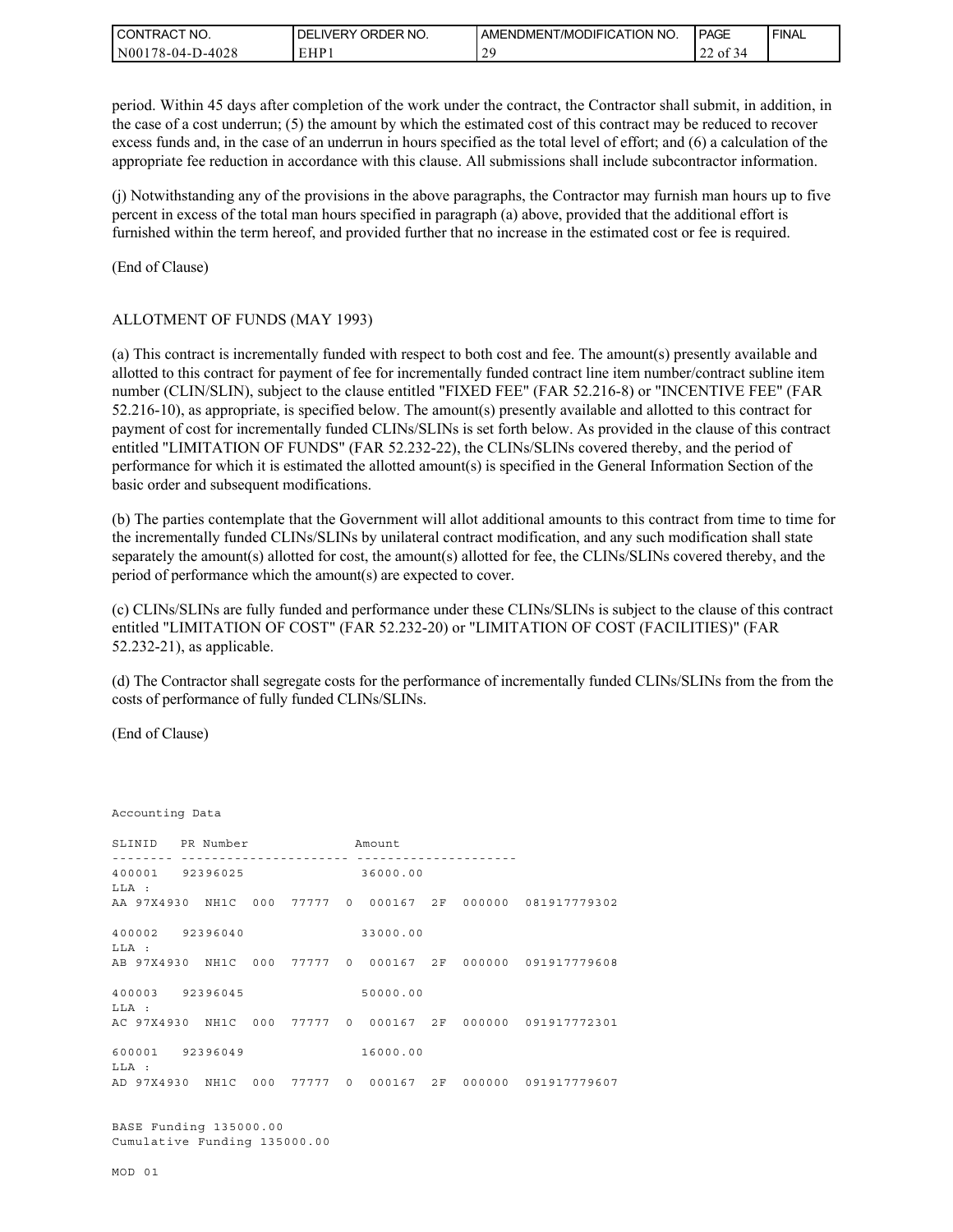| CONTRACT NO.     | `NO.<br>DELIVERY ORDER | AMENDMENT/MODIFICATION NO. | <b>PAGE</b>                                  | ' FINAL |
|------------------|------------------------|----------------------------|----------------------------------------------|---------|
| N00178-04-D-4028 | EHP.                   | 20<br><b>_</b>             | $\rightarrow$ 01 5<br>$\rightarrow$ $\prime$ |         |

400004 00536661 7000.00 LLA : AE 97X4930 NH1C 000 77777 0 000167 2F 000000 101916560199 400005 00536665 20000.00 LLA : AE 97X4930 NH1C 000 77777 0 000167 2F 000000 101916560199 400006 00536645 60000.00 LLA : AE 97X4930 NH1C 000 77777 0 000167 2F 000000 101916560199 MOD 01 Funding 87000.00 Cumulative Funding 222000.00 MOD 02 400007 01118330 70000.00  $T.T.A$  : AF 1701804 8U5N 253 SAS05 0 068342 2D 000000 45N530000530 Standard Number: N0002410WX01626/AA 400008 01118333 6000.00 LLA : AF 1701804 8U5N 253 SAS05 0 068342 2D 000000 45N530000530 Standard Number: N0002410WX01626/AA 600002 01118339 6000.00 LLA : AF 1701804 8U5N 253 SAS05 0 068342 2D 000000 45N530000530 Standard Number: N0002410WX01626/AA MOD 02 Funding 82000.00 Cumulative Funding 304000.00 MOD 03 400009 02296425 6000.00 LLA : AG 1701804 70BA 257 00070 R 045924 2D XK1094 0007001094KD Standard Number: N0007010WXK1094/AA 400010 02296424 12000.00 LLA : AG 1701804 70BA 257 00070 R 045924 2D XK1094 0007001094KD Standard Number: N0007010WXK1094/AA 400011 02296423 72000.00 LLA : AG 1701804 70BA 257 00070 R 045924 2D XK1094 0007001094KD Standard Number: N0007010WXK1094/AA 600003 02296426 10000.00  $T.T.A$  : AG 1701804 70BA 257 00070 R 045924 2D XK1094 0007001094KD Standard Number: N0007010WXK1094/AA MOD 03 Funding 100000.00 Cumulative Funding 404000.00 MOD 04 Funding 0.00 Cumulative Funding 404000.00 MOD 05 600004 10049755 3000.00 LLA : AH 97X4930 NH1C 000 77777 0 000167 2F 000000 111916560603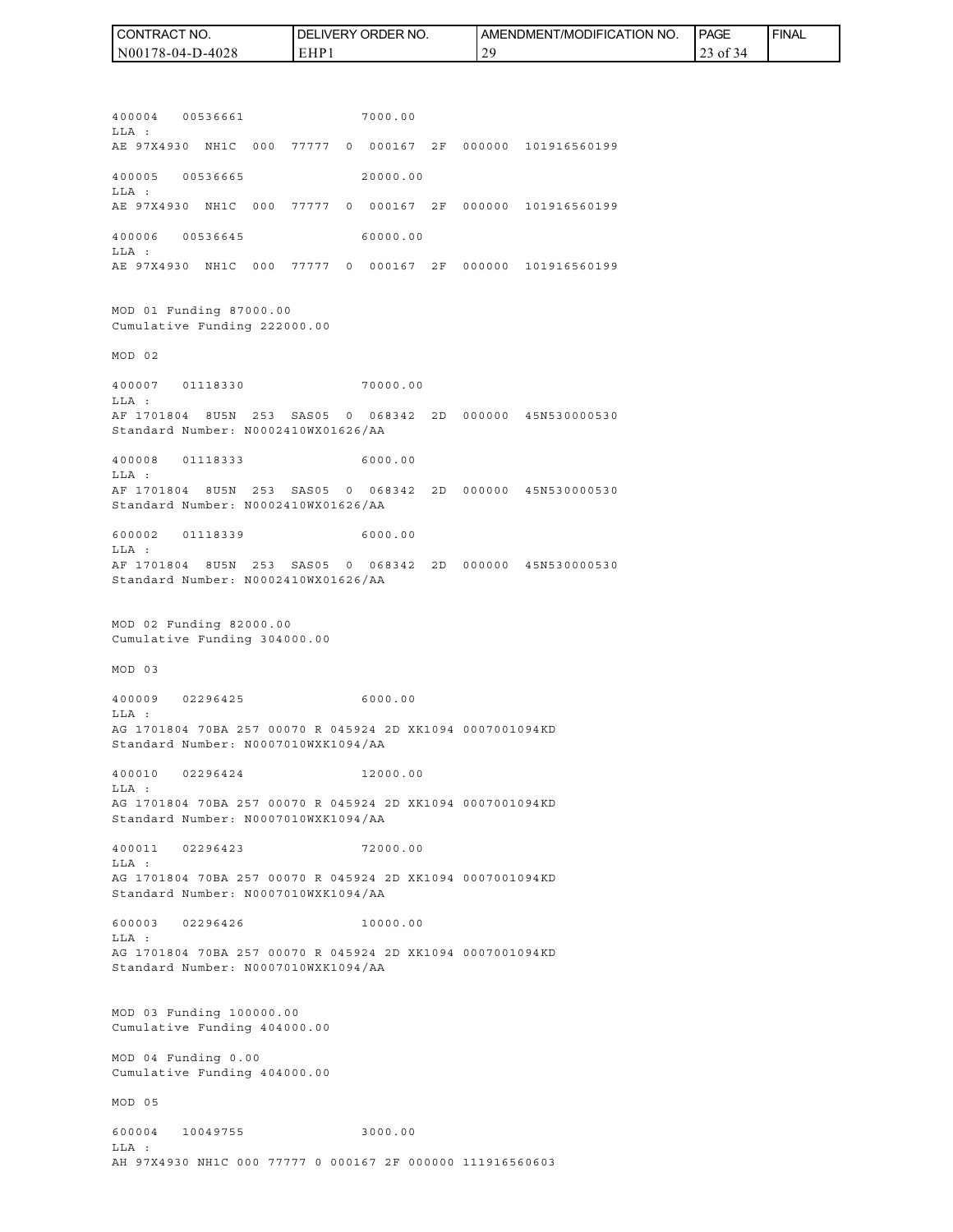| CONTRACT NO.     | DELIVERY ORDER NO. | <b>AMENDMENT/MODIFICATION NO.</b> | <b>PAGE</b>                      | ' FINAL |
|------------------|--------------------|-----------------------------------|----------------------------------|---------|
| N00178-04-D-4028 | EHP                | $\Delta$ C<br>-                   | $\sim$ $\sim$ $\sim$<br>24 of 34 |         |

TI-0001 MOD 2 610001 10049755 13000.00 LLA : AH 97X4930 NH1C 000 77777 0 000167 2F 000000 111916560603 TI-0001 MOD 2 MOD 05 Funding 16000.00 Cumulative Funding 420000.00 MOD 06 Funding 0.00 Cumulative Funding 420000.00 MOD 07 Funding 0.00 Cumulative Funding 420000.00 MOD 08 Funding 0.00 Cumulative Funding 420000.00 MOD 09 400012 10814944 11000.00 LLA : AH 97X4930 NH1C 000 77777 0 000167 2F 000000 111916560603 Standard Number: N0002411WX01522/AA (NAVSEA PR# 1400170967 See technical instruction 0001 400013 10814965 4000.00 LLA : AH 97X4930 NH1C 000 77777 0 000167 2F 000000 111916560603 Standard Number: N0002411WX01522/AA (NAVSEA PR #1400170967) See technical instruction 0002 MOD 09 Funding 15000.00 Cumulative Funding 435000.00 MOD 10 610002 11548223 10000.00 LLA : AH 97X4930 NH1C 000 77777 0 000167 2F 000000 111916560603 See Technical Instruction 0001 MOD 10 Funding 10000.00 Cumulative Funding 445000.00 MOD 11 400014 11600124 32125.00 LLA : AJ 1711804 8U5N 252 V5Z00 0 050120 2D 000000 A00000764814 Standard Number: N0002411RX02072 ACRN: AA TI#01 MOD 3 410001 11600124 76675.00 LLA : AJ 1711804 8U5N 252 V5Z00 0 050120 2D 000000 A00000764814 Standard Number: N0002411RX02072 ACRN:AA TI#01 MOD 3 410002 11600137 15000.00 LLA : AJ 1711804 8U5N 252 V5Z00 0 050120 2D 000000 A00000764814 Standard Number: N0002411RX02072 ACRN: AA TI#02 MOD 3 410003 11600152 21000.00 LLA :

AJ 1711804 8U5N 252 V5Z00 0 050120 2D 000000 A00000764814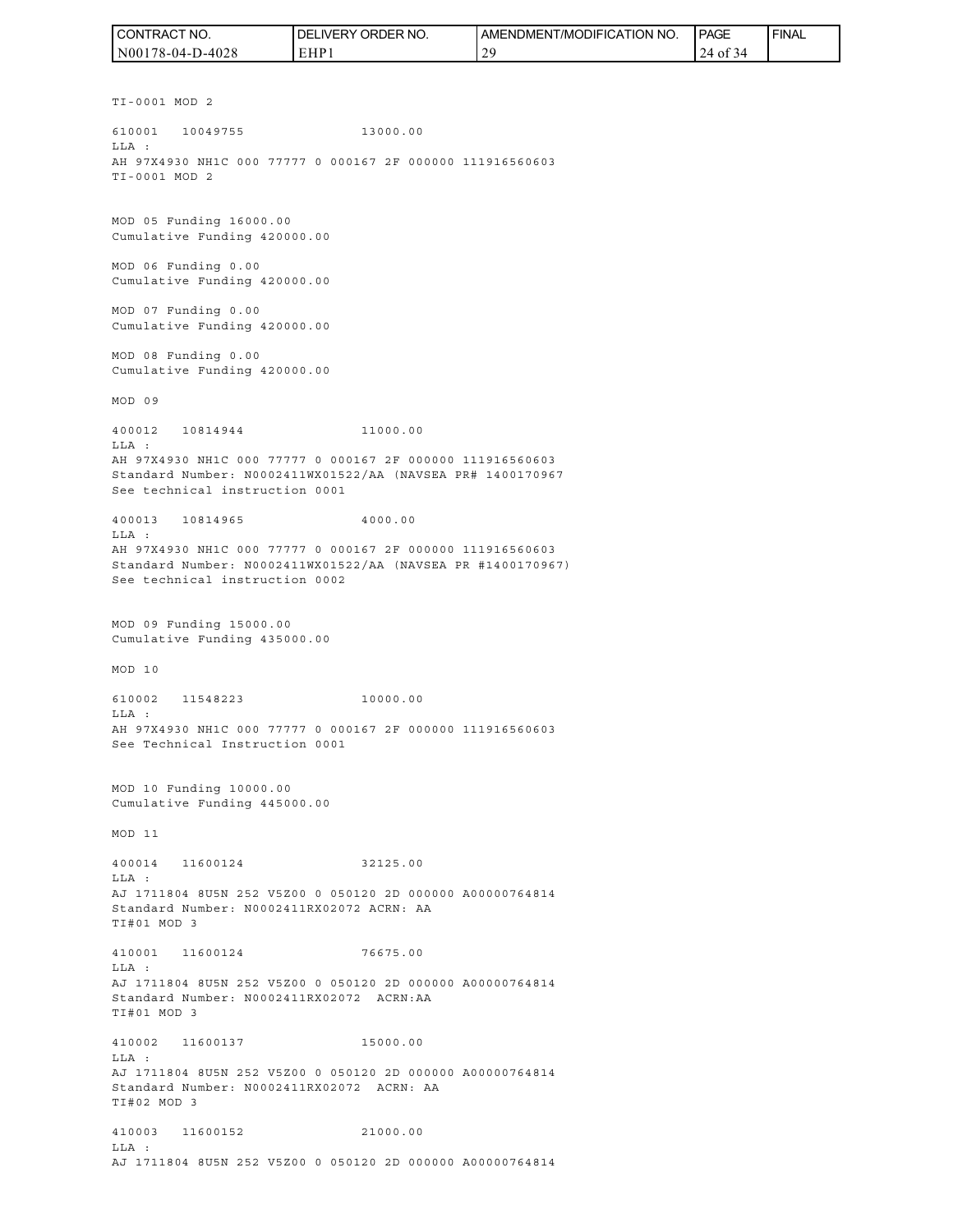Standard Number: N0002411RX02072 ACRN: AA TI#03 MOD 3 410004 11600161 13000.00 LLA : AJ 1711804 8U5N 252 V5Z00 0 050120 2D 000000 A00000764814 Standard Number: N0002411RX02072 ACRN: AA TI#04 610003 11600165 12000.00 LLA : AJ 1711804 8U5N 252 V5Z00 0 050120 2D 000000 A00000764814 Standard Number: N0002411RX02072 ACRN: AA TI#01 MOD 11 Funding 169800.00 Cumulative Funding 614800.00 MOD 12 410003 11600152 (15000.00) LLA : AJ 1711804 8U5N 252 V5Z00 0 050120 2D 000000 A00000764814 Standard Number: N0002411RX02072 ACRN: AA TI#03 MOD 3 620001 11600152 15000.00 LLA : AJ 1711804 8U5N 252 V5Z00 0 050120 2D 000000 A00000764814 Standard Number: N0002411RX02072 ACRN:AA (NAVSEA PR# 1400196405) TI#3 MOD 3 MOD 12 Funding 0.00 Cumulative Funding 614800.00 MOD 13 410005 1300250339 105463.00 LLA : AK 1721804 8U5N 252 V5Z00 0 050120 2D 000000 A00001060846 Standard Number: N0002412WX04592/ACRN AA IAW TECHNICAL INSTRUCTION(TI)-01, Rev. 1. 410006 1300250339 10000.00 LLA : AK 1721804 8U5N 252 V5Z00 0 050120 2D 000000 A00001060846 Standard Number: N0002412WX04592/ACRN AA IAW TECHNICAL INSTRUCTION (TI) - 02, REV. 1. 410007 1300250339 5000.00 LLA : AK 1721804 8U5N 252 V5Z00 0 050120 2D 000000 A00001060846 Standard Number: N0002412WX04592/ACRN AA IAW TECHNICAL INSTRUCTION (TI) - 03, REV. 1. 410008 1300250339 5000.00 LLA : AK 1721804 8U5N 252 V5Z00 0 050120 2D 000000 A00001060846 Standard Number: N0002412WX04592/ACRN AA IAW TECHNICAL INSTRUCTION (TI) - 04, REV. 1. 620002 1300250340 10000.00 LLA : AL 1721804 8U5N 252 V5Z00 0 050120 2D 000000 A00001060914 Standard Number: N0002412WX04592/ACRN AA IAW TECHNICAL INSTRUCTION (TI) - 01, REV. 1. MOD 13 Funding 135463.00 CONTRACT NO. N00178-04-D-4028 DELIVERY ORDER NO. EHP1 AMENDMENT/MODIFICATION NO. 29 **I**PAGE 25 of 34 **FINAL** 

Cumulative Funding 750263.00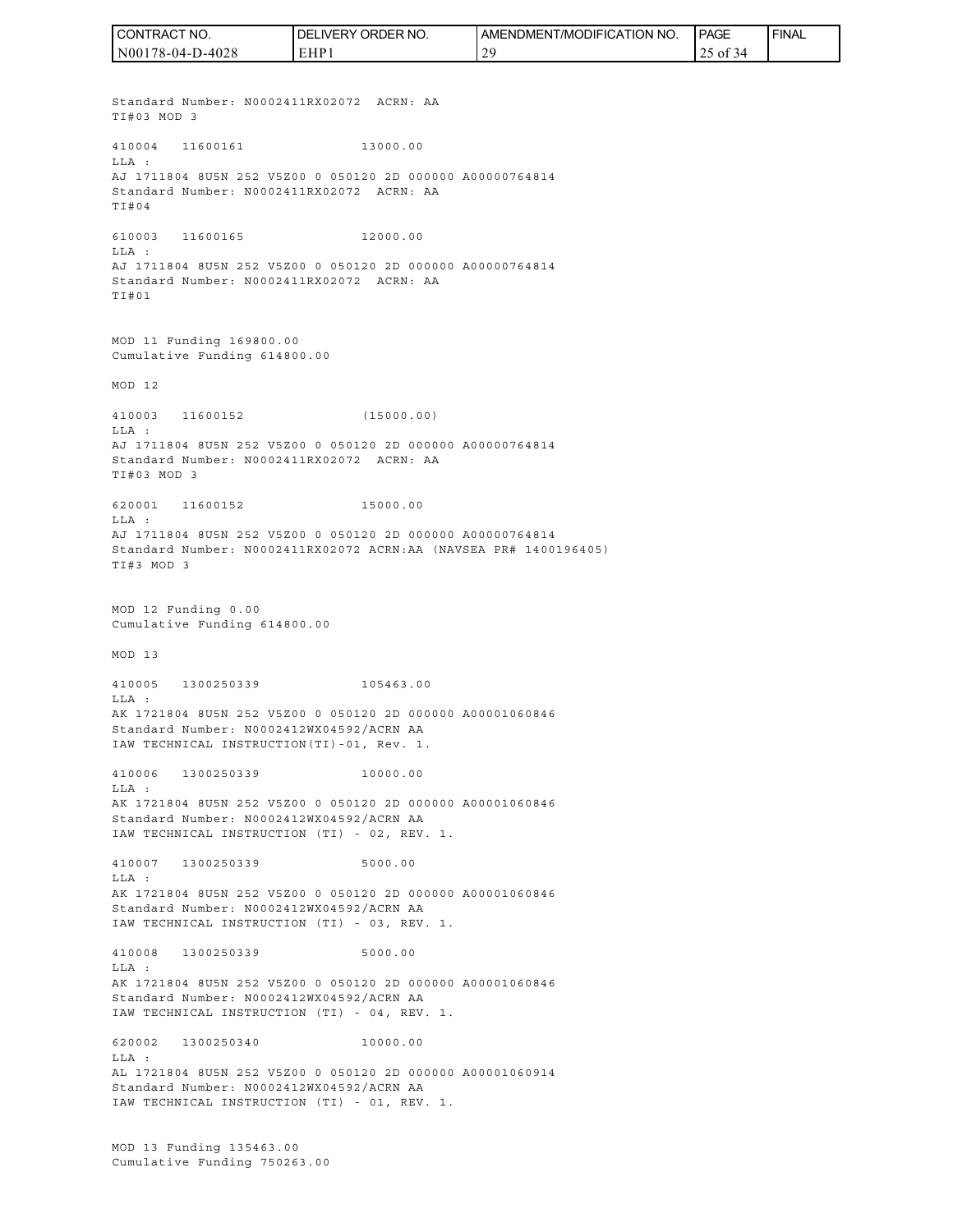| I CONTRACT NO.   | <b>I DELIVERY ORDER NO.</b> | AMENDMENT/MODIFICATION<br>NO. | <b>PAGE</b>   | <b>FINAL</b> |
|------------------|-----------------------------|-------------------------------|---------------|--------------|
| N00178-04-D-4028 | EHP                         | 20                            | 26 of 3<br>≺⊿ |              |

MOD 14 410009 1300271559 90000.00 LLA : AM 97X4930 NH1C 251 77777 0 050120 2F 000000 A00001207227 IAW TI#01, REV 02 410010 1300271559 10000.00 LLA : AM 97X4930 NH1C 251 77777 0 050120 2F 000000 A00001207227 IAW TI#04, REV 02 620003 1300271559 6000.00 LLA : AM 97X4930 NH1C 251 77777 0 050120 2F 000000 A00001207227 IAW TI#01, REV 02 MOD 14 Funding 106000.00 Cumulative Funding 856263.00 MOD 15 410011 1300284657 92795.00 LLA : AN 1721804 8U5N 252 V5Z00 0 050120 2D 000000 A00001288777 IAW TI#01, REV 3 VIA MOD 15 MOD 15 Funding 92795.00 Cumulative Funding 949058.00 MOD 16 420001 1300271559 10000.00 LLA : AM 97X4930 NH1C 251 77777 0 050120 2F 000000 A00001207227 SEE TI #02, REV 2 620004 1300271559 4000.00 LLA : AM 97X4930 NH1C 251 77777 0 050120 2F 000000 A00001207227 SEE TI #02, REV 2 MOD 16 Funding 14000.00 Cumulative Funding 963058.00 MOD 17 Funding 0.00 Cumulative Funding 963058.00 MOD 18 410011 1300284657 (30000.00) LLA : AN 1721804 8U5N 252 V5Z00 0 050120 2D 000000 A00001288777 IAW TI#01, REV 3 VIA MOD 15 410012 1300284657 30000.00 LLA : AN 1721804 8U5N 252 V5Z00 0 050120 2D 000000 A00001288777 IAW TI#2, REV 3 VIA MOD 18 MOD 18 Funding 0.00 Cumulative Funding 963058.00 MOD 19 Funding 0.00 Cumulative Funding 963058.00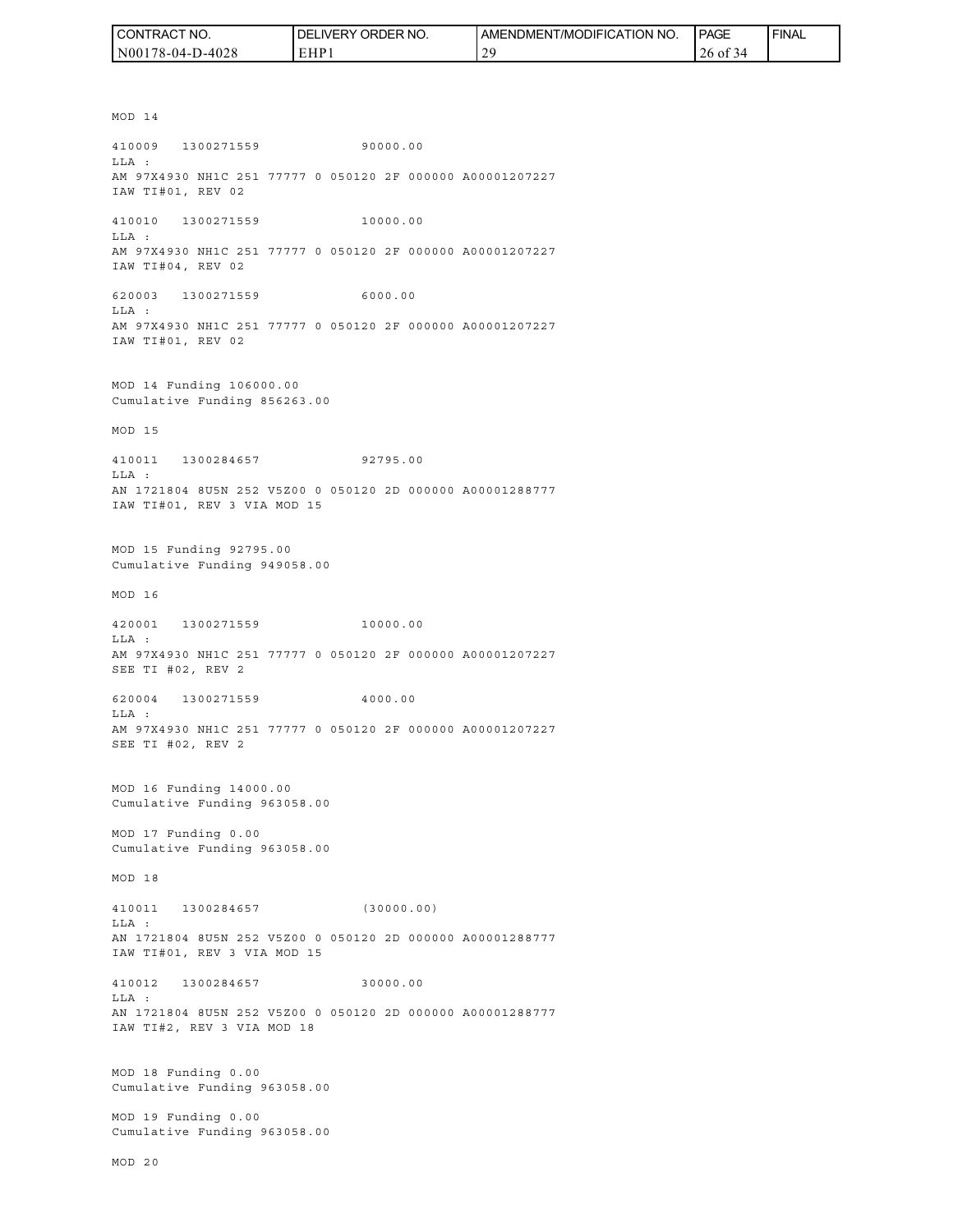| I CONTRACT NO.   | <b>IDELIVERY ORDER NO.</b> | AMENDMENT/MODIFICATION NO. | PAGE       | <b>FINAL</b> |
|------------------|----------------------------|----------------------------|------------|--------------|
| N00178-04-D-4028 | EHP                        | 20                         | ` OI<br>≺⊿ |              |

420002 1300320862 60000.00 LLA : AP 1731804 8U5N 252 V5Z00 0 050120 2D 000000 A00001526003 IN SUPPORT OF TI#01, REV 5 420003 1300320862 30000.00 LLA : AQ 1731804 8U5N 252 V5Z00 0 050120 2D 000000 A00001526003 IN SUPPORT OF TI#02, REV 4 420004 1300320862 15000.00 LLA : AR 1731804 8U5N 252 V5Z00 0 050120 2D 000000 A00001526003 IN SUPPORT OF TI#04, REV 3 630001 1300320862 30000.00 LLA : AS 1731804 8U5N 252 V5Z00 0 050120 2D 000000 A00001526003 IN SUPPORT OF TI#01, REV 5. 630002 1300320862 5000.00 LLA : AT 1731804 8U5N 252 V5Z00 0 050120 2D 000000 A00001526003 IN SUPPORT OF TI#02, REV 4. MOD 20 Funding 140000.00 Cumulative Funding 1103058.00 MOD 21 420005 1300330147 115000.00 LLA : AU 97X4930 NH1C 251 77777 0 050120 2F 000000 A00001584256 MOD 21 Funding 115000.00 Cumulative Funding 1218058.00 MOD 22 420002 1300320862 (10000.00) LLA : AP 1731804 8U5N 252 V5Z00 0 050120 2D 000000 A00001526003 IN SUPPORT OF TI#01, REV 5 420003 1300320862 10000.00  $T.T.A$  : AQ 1731804 8U5N 252 V5Z00 0 050120 2D 000000 A00001526003 IN SUPPORT OF TI#02, REV 4 MOD 22 Funding 0.00 Cumulative Funding 1218058.00 MOD 23 Funding 0.00 Cumulative Funding 1218058.00 MOD 24 420006 1300359565 82000.00 LLA : AV 97X4930 NH1C 251 77777 0 050120 2F 000000 A00001790213 420007 1300356839 30000.00 LLA : AW 1731804 8U5N 251 V5Z00 0 050120 2D 000000 A00001773379 420008 1300356839 26000.00 LLA :

AX 1731804 8U5N 251 V5Z00 0 050120 2D 000000 A00001773379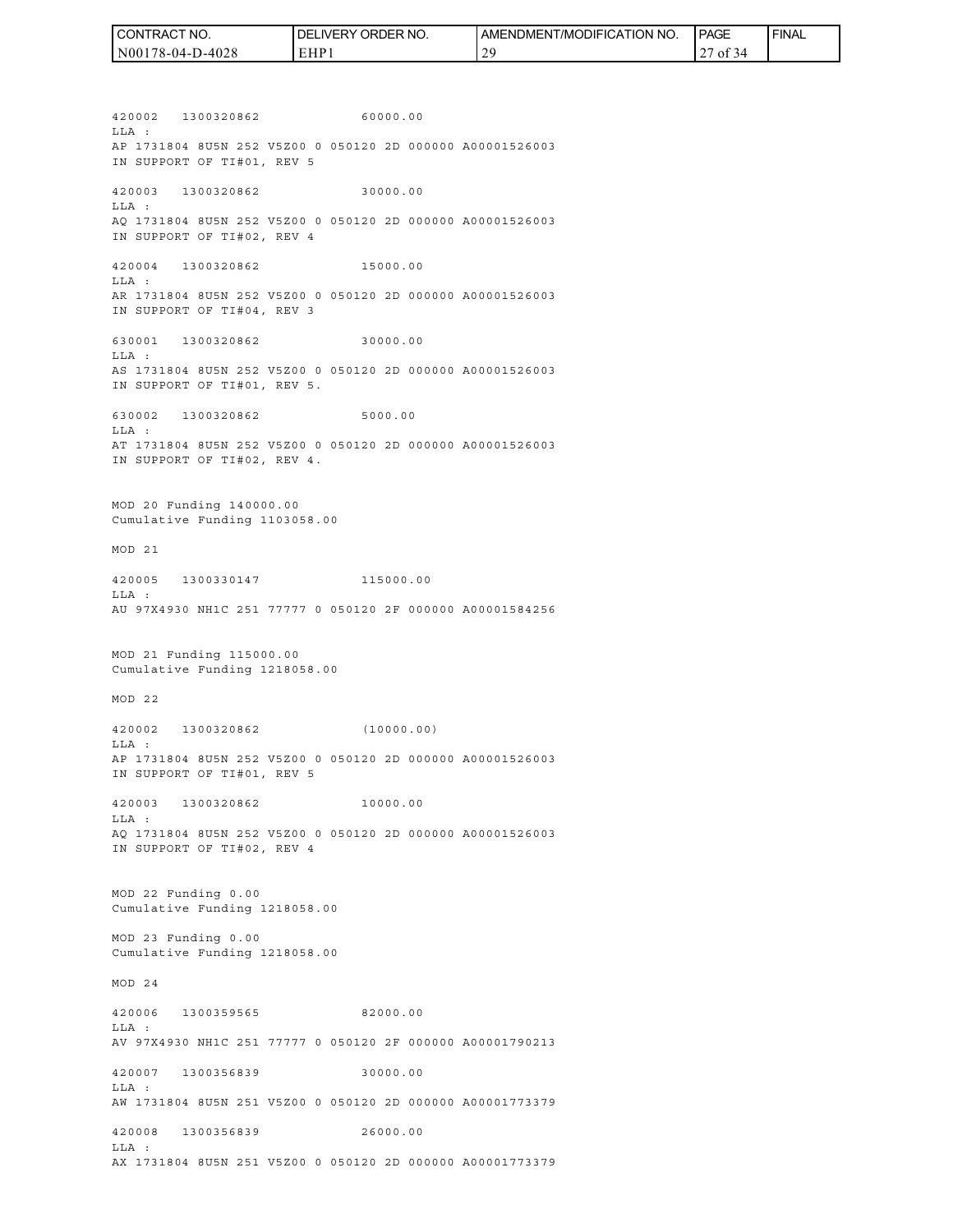| CONTRACT NO.     | ORDER NO.<br>DEL<br>LIVERY. | AMENDMENT/MODIFICATION NO. | <b>PAGE</b>   | ' FINAL |
|------------------|-----------------------------|----------------------------|---------------|---------|
| N00178-04-D-4028 | EHP1                        | 2G                         | $28$ of<br>34 |         |

420009 1300356839 13451.00 LLA : AY 1731804 8U5N 251 V5Z00 0 050120 2D 000000 A00001773379 MOD 24 Funding 151451.00 Cumulative Funding 1369509.00 MOD 25 Funding 0.00 Cumulative Funding 1369509.00 MOD 26 420010 1300371227 22000.00 LLA : AZ 1731804 8U5N 251 V5Z00 0 050120 2D 000000 A00001856169 420011 1300371227 19000.00 LLA : BA 1731804 8U5N 251 V5Z00 0 050120 2D 000000 A00001856169 420012 1300371227 24286.00 LLA : BB 1731804 8U5N 251 V5Z00 0 050120 2D 000000 A00001856169 430001 1300371227 65824.00 LLA : BC 1731804 8U5N 251 V5Z00 0 050120 2D 000000 A00001856169 MOD 26 Funding 131110.00 Cumulative Funding 1500619.00 MOD 27 Funding 0.00 Cumulative Funding 1500619.00 MOD 28 Funding 0.00 Cumulative Funding 1500619.00 MOD 29 430002 130039276000001 25430.00 LLA : BD 1731319 84RX 251 V5T00 0 050120 2D 000000 A00002044509

MOD 29 Funding 25430.00 Cumulative Funding 1526049.00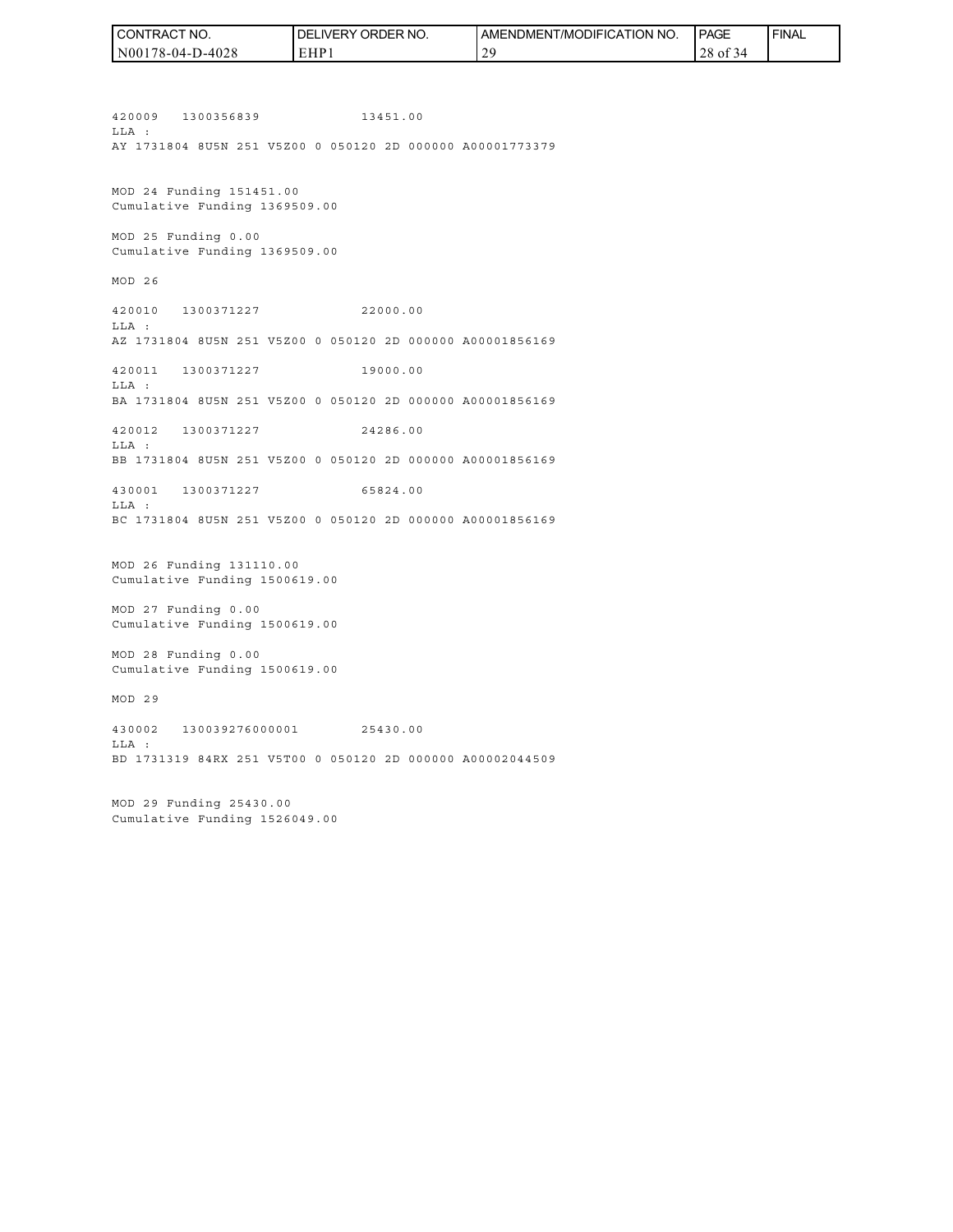| l CON <sup>-</sup><br>'TRACT NO. | ' ORDER NO.<br>DELIVERY | AMENDMENT/MODIFICATION NO. | <b>PAGE</b>                                  | ' FINAL |
|----------------------------------|-------------------------|----------------------------|----------------------------------------------|---------|
| N001<br>178-04-D-4028            | EHP 1                   | -                          | $\sim$ $\sim$<br>20<br>0Ī<br>-44<br>ر ت<br>◡ |         |

# **SECTION H SPECIAL CONTRACT REQUIREMENTS**

CAR-H09 Performance-Based Acquisition Evaluation Procedures for a SeaPort e Task Order (MAR 2006) (NSWCCD)

(a) Introduction: The contractor's performance on this task order will be evaluated by the Government, in accordance with this task order clause. The first evaluation will cover the period ending twelve months after the date of task order award with successive evaluations being performed for each twelve-month period thereafter until the contractor completes performance under the task order. Based on the evaluation results, the PCO will assign an overall performance rating in accordance with paragraph (b) of this clause. The purpose of the evaluation is to determine remedies that may be invoked due to "Unsatisfactory" performance. If the PCO assigns an "Unsatisfactory" performance rating for the period evaluated, the PCO may take unilateral action, in accordance with clause 52.246-5 entitled "Inspection of Services-Cost Reimbursement", dated Apr 1984, in Section E of the base contract, to provide for a fee reduction covering the performance period evaluated. This clause provides the basis for evaluation of the contractor's performance and for determining if the fee amount should be reduced due to "Unsatisfactory" performance.

(b) Performance Ratings: The Government will evaluate the contractor's performance of the Statement of Work under the task order for each twelve month period of performance, using the measurable performance standards set forth in the Performance Requirements Summary Table in the SOW, or elsewhere in the task order, and the PCO will assign one of the following ratings:

(1) Excellent

(2) Very Good

(3) Satisfactory

(4) Unsatisfactory

The standards associated with these ratings are given in the following Table 1.

Table 1: Overall Performance Ratings

For The Evaluation Period

| <b>Overall Performance Rating</b> | Standard                                                                                                          |
|-----------------------------------|-------------------------------------------------------------------------------------------------------------------|
| Excellent                         | "Excellent" ratings for all performance evaluation criteria.                                                      |
| Very Good                         | A combination of "Excellent" and "Satisfactory" ratings<br>determined by the PCO to exceed Satisfactory" overall. |
| Satisfactory                      | A minimum of "Satisfactory" ratings for all performance<br>evaluation criteria.                                   |
| Unsatisfactory                    | A rating of "Unsatisfactory" for one or more performance<br>evaluation criteria.                                  |

(c) Evaluation Objective: The purpose of the evaluation and the inclusion of a remedy to the Government for unsatisfactory contractor performance under this task order is to ensure that the Government receives at least "Satisfactory" overall performance.

(d) Performance Evaluation Criteria: The contractor's performance will be evaluated on an annual basis using the criteria and standards provided for each task objective in the Performance Requirements Summary Table, and considering the criterion in Tables 2 through 4 of this task order clause.

(e) Organization: The performance evaluation organization consists of the Procuring Contracting Officer (PCO), who will serve as the Evaluation Official, and the Task Order Manager (ToM).

(1) ToM: The ToM will provide ongoing performance monitoring, evaluate task performance based on the task order Performance Requirements Summary, prepare the evaluation report, including a recommended overall performance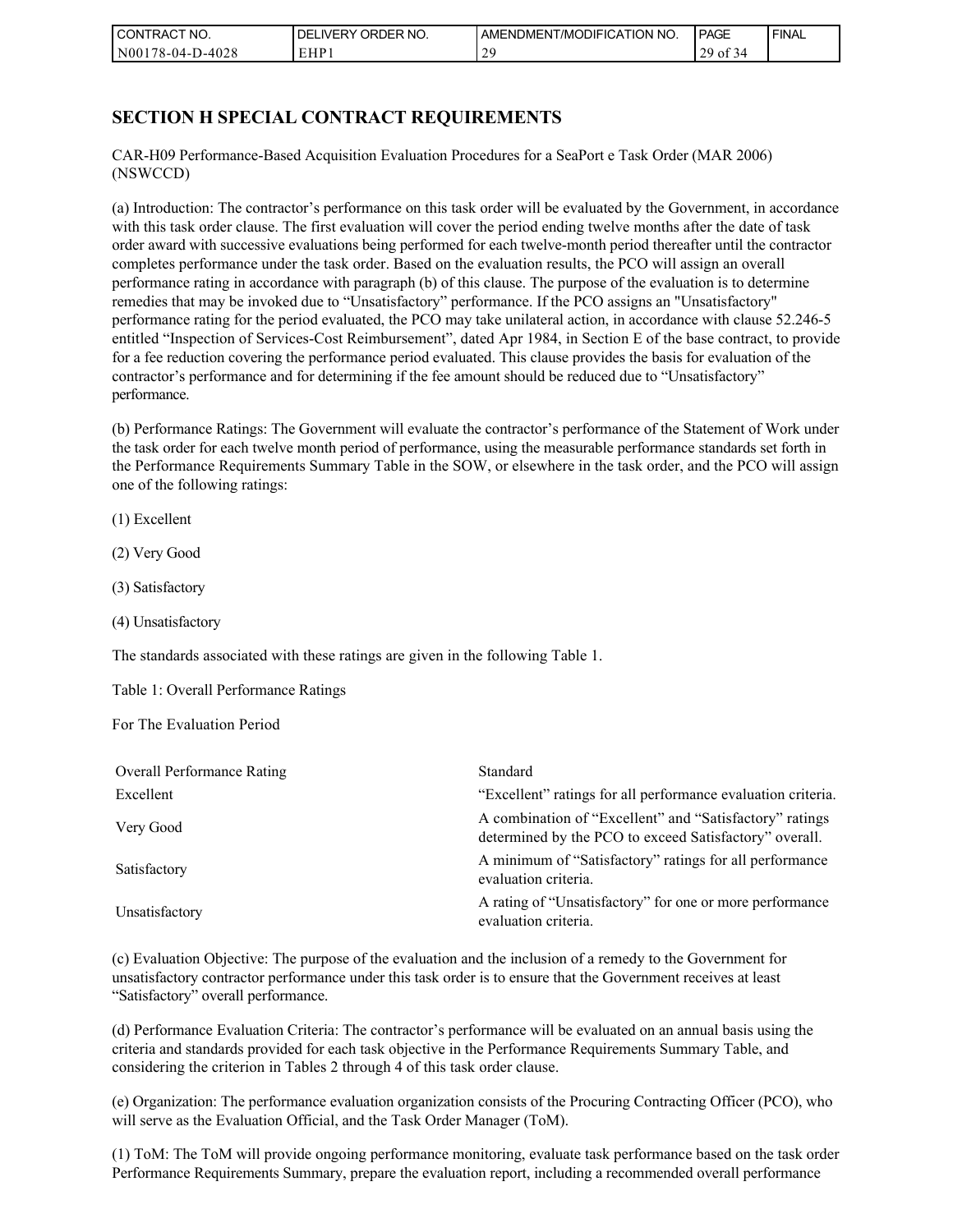| I CON'<br><b>ITRACT NO.</b> | NO.<br>ORDER<br><b>DELIVERY</b> | AMENDMENT/MODIFICATION NO. | <b>PAGE</b>                     | ' FINAL |
|-----------------------------|---------------------------------|----------------------------|---------------------------------|---------|
| N00<br>178-04-D-4028        | EHP                             | -                          | $\sim$ $\sim$<br>30<br>0Ī<br>٠∠ |         |

rating, and submit the report to the PCO for final decision within thirty days after the end of the evaluation period. The ToM will maintain the written records of the contractor's performance so that a fair and accurate evaluation is made.

(2) Procuring Contracting Officer (PCO): The PCO is responsible for properly administering the performance evaluation process, maintaining the official performance evaluation file, and making the decision about the overall performance rating and whether to reduce the fee if performance is rated as unsatisfactory.

(f) Evaluation Schedule: Each performance evaluation will cover the previous twelve months of performance. The Government will evaluate all work under the task order performed by the contractor during the twelve-month period. Following each evaluation period, the PCO (or Contract Specialist if so designated by the PCO) and the ToM will hold a meeting with the contractor's Senior Technical Representative to review performance under the task order during the previous twelve months, including overall trends, specific problem areas, if any, and their resolution. Other Government and contractor personnel may also participate as deemed appropriate.

(g) Contractor's Self-Evaluation: The contractor may also submit a Self-Evaluation Report for consideration. The report must include an overall performance rating for the task order, covering the evaluation period, and may include whatever information the contractor deems relevant to support that rating. The report shall not exceed two (2) pages in length.

(h) Performance Evaluation: The PCO will make the decision on the overall performance rating for the work performed under the task order within thirty days after receipt of the evaluation report from the ToM. The decision will be based upon the ToM's recommendations, the contractor's comments, including any Self-Evaluation Report, and any other information deemed relevant by the PCO. The PCO shall resolve disagreements between the ToM's recommendations and the contractor's comments/report regarding the evaluation. The PCO will provide a copy of the evaluation report, including the overall rating, to the contractor within five working days after completion of the evaluation.

(i) Contractor's Review of the Evaluation Report: Contractors shall be given a minimum of 15 calendar days to submit comments, rebut statements, or provide additional information. The PCO shall consider the contractor's submission and respond as appropriate. Although the PCO will consider the contractor's comments, rebuttals, or additional information, the PCO may, or may not, change the overall rating. The decision to change the rating based on contractor input at this stage is solely at the discretion of the PCO.

(j) This performance evaluation does not replace any other requirement for evaluating contractor performance that may be required by the base contract, such as a Contractor Performance Assessment Reporting System (CPARS) report, or a Task Order Performance Evaluation (TOPE).

#### TABLE 2: TASK PERFORMANCE EVALUATION CRITERIA AND STANDARDS

| Criterion               | <b>UNSATISFACTORY</b>                                                                                                                                                             | <b>SATISFACTORY</b>                                                                                                                                                           | <b>EXCELLENT</b>                                                                                                                                                                                                                                                  |
|-------------------------|-----------------------------------------------------------------------------------------------------------------------------------------------------------------------------------|-------------------------------------------------------------------------------------------------------------------------------------------------------------------------------|-------------------------------------------------------------------------------------------------------------------------------------------------------------------------------------------------------------------------------------------------------------------|
| <b>Task Performance</b> | Work product fails to meet<br><b>Acceptable Quality Levels</b><br>(AQLs) defined in<br>Perfor-mance Requirements<br>Summary Table (see SOW<br>or elsewhere in the Task<br>Order). | Work product routinely<br>meets Acceptable Quality<br>Levels (AQLs) defined in<br>Performance Require-ments<br>Summary Table(see SOW<br>or elsewhere in the Task<br>Order).   | Work product frequently<br>exceeds Acceptable Quality<br>Levels (AQLs) defined in<br>Performance Requirements<br>Summary Table (see SOW<br>or elsewhere in the Task<br>Order).                                                                                    |
| <b>Staffing</b>         | Contractor provides<br>marginally qualified or<br>unqualified personnel.<br>Lapses in coverage occur<br>regularly.                                                                | Contractor provides<br>qualified personnel. Lapses<br>in coverage may<br>occasionally occur and are<br>managed per individual task ever, and are managed per<br>order policy. | Contractor provides highly<br>qualified personnel.<br>Contractor reassigns<br>personnel to ensure proper<br>coverage. Actual lapsesin<br>coverage occur very rarely, if<br>individual task order policy.<br>Contractor ensures staff<br>training remains current. |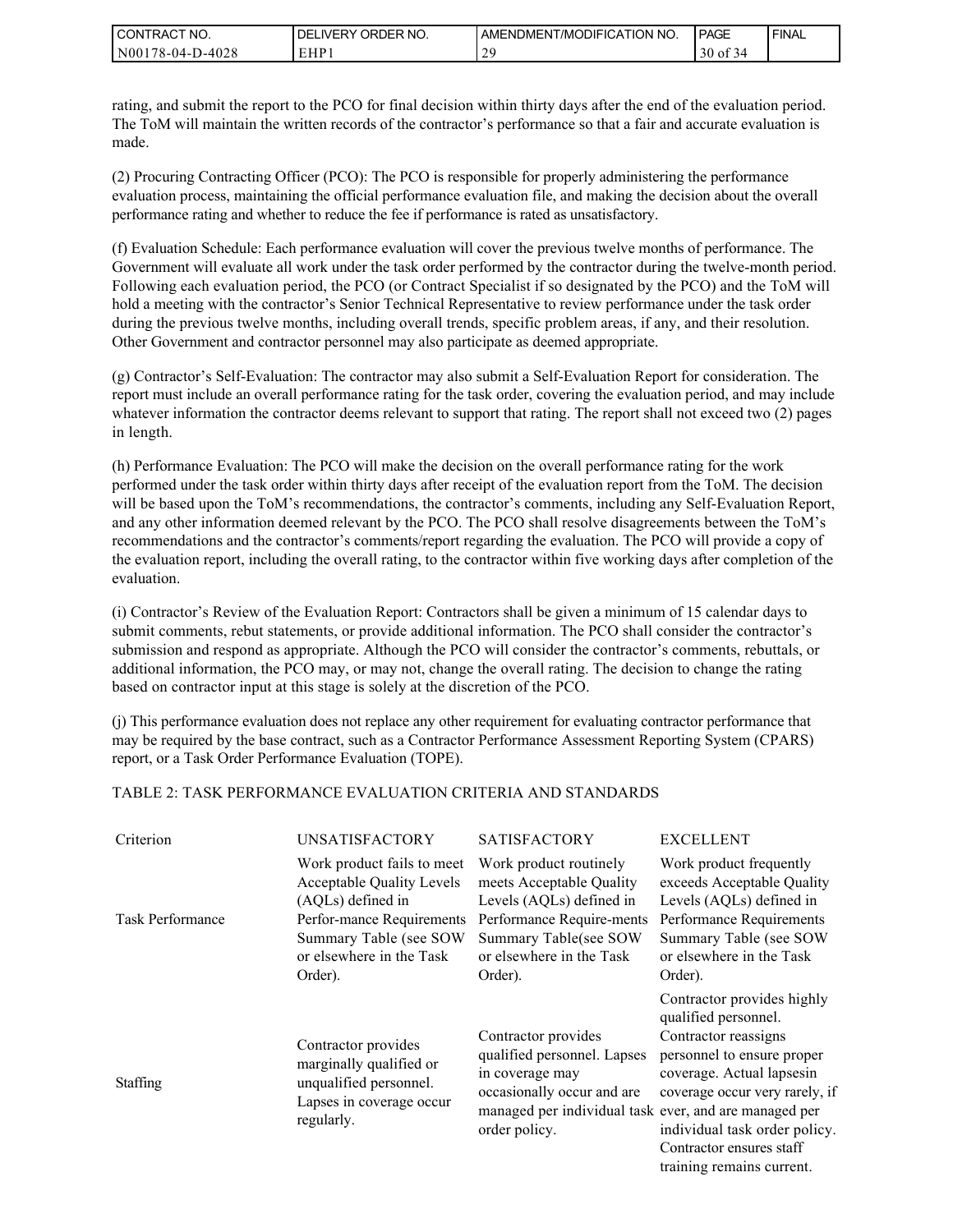| 'NO.<br>CONTRACT                      | <b>JRDER</b><br>NO<br>DE<br><b>NERY</b> | (TION NO<br>ODIFICA<br>7MC<br>AMENDMENT. | <b>PAGE</b> | <b>FINAL</b> |
|---------------------------------------|-----------------------------------------|------------------------------------------|-------------|--------------|
| 0-4028<br>NO0 <sub>1</sub><br>'8-04-. | cup<br>EПI                              | $\sim$<br>∸                              | $\sim$<br>o |              |

| <b>Timeliness</b>            | Contractor frequently<br>misses deadlines,<br>schedules, or is slow to<br>respond to government<br>requests or is<br>non-responsive to<br>government requests. | Contractor routinely meets<br>deadlines, schedules, and<br>responds quickly to<br>government requests. | Contractor always<br>meetsdeadlines, schedules,<br>and responds immediately<br>to government requests. |
|------------------------------|----------------------------------------------------------------------------------------------------------------------------------------------------------------|--------------------------------------------------------------------------------------------------------|--------------------------------------------------------------------------------------------------------|
| <b>Customer Satisfaction</b> | Fails to meet customer                                                                                                                                         | Meets customer                                                                                         | Exceeds customer                                                                                       |
|                              | expectations                                                                                                                                                   | expectations.                                                                                          | expectations.                                                                                          |

TABLE 3: CONTRACT MANAGEMENT PERFORMANCE EVALUATION CRITERIA AND STANDARDS

| <b>CRITERION</b>      | <b>UNSATISFACTORY</b>                                                                             | <b>SATISFACTORY</b>                                                                              | <b>EXCELLENT</b>                                                                                                                                      |
|-----------------------|---------------------------------------------------------------------------------------------------|--------------------------------------------------------------------------------------------------|-------------------------------------------------------------------------------------------------------------------------------------------------------|
| Problem<br>Resolution | Problems are unresolved.<br>repetitive, or take<br>excessive government<br>effort to resolve.     | Problems are resolved<br>quickly with minimal<br>government<br>involvement.                      | Problems are<br>non-existent or the<br>contractor takes<br>corrective action<br>without government<br>involvement.                                    |
| Responsiveness        | Contractor's management<br>is unresponsive to<br>government requests and<br>concerns.             | Contractor's<br>management is<br>responsive to<br>government requests and<br>concerns.           | Contractor's<br>management takes<br>proactive approach in<br>dealing with<br>government<br>representatives and<br>anticipates Government<br>concerns. |
| Communications        | Contractor often fails to<br>communicate with<br>government in an effective<br>and timely manner. | Contractor routinely<br>communicates with<br>government in an<br>effective and timely<br>manner. | Contractor takes a<br>proactive approach such<br>that communications are<br>almost always clear,<br>effective, and timely.                            |

## TABLE 4: COST EFFICIENCY PERFORMANCE EVALUATION CRITERIA AND STANDARDS

| <b>CRITERION</b> | <b>UNSATISFACTORY</b>                                                                                                                                        | <b>SATISFACTORY</b>                                                                                                                                                                                                                                                                                                             | <b>EXCELLENT</b>                                                                                                                                                                                                                                                                                                                                                                                           |
|------------------|--------------------------------------------------------------------------------------------------------------------------------------------------------------|---------------------------------------------------------------------------------------------------------------------------------------------------------------------------------------------------------------------------------------------------------------------------------------------------------------------------------|------------------------------------------------------------------------------------------------------------------------------------------------------------------------------------------------------------------------------------------------------------------------------------------------------------------------------------------------------------------------------------------------------------|
| CostManagement   | Contractor routinely fails<br>to complete the effort<br>within the originally<br>agreed to estimated cost,<br><i>i.e.</i> cost overruns<br>frequently occur. | Contractor routinely<br>completes the effort<br>within the originally<br>agreed to estimated cost.<br>Contractor provides<br>measures for controlling<br>all costs at estimated<br>costs. Funds and<br>resources are generally<br>used in a cost-effective<br>manner. No major<br>resource management<br>problems are apparent. | Reductions in direct<br>costs to the Government<br>below contract estimated<br>costs are noteworthy.<br>Contractor provides<br>detailed cost analysis<br>and recommendations to<br>Government for<br>resolution of problems<br>identified. Funds and<br>resources are optimally<br>used to provide the<br>maximum benefit for the<br>funds and resources<br>available. Documented<br>savings are apparent. |
| CostReporting    | Reports are generally late, Reports are timely,<br>inaccurate incomplete or                                                                                  | accurate, complete and                                                                                                                                                                                                                                                                                                          | Reports are clear,<br>accurate, and pro-active.                                                                                                                                                                                                                                                                                                                                                            |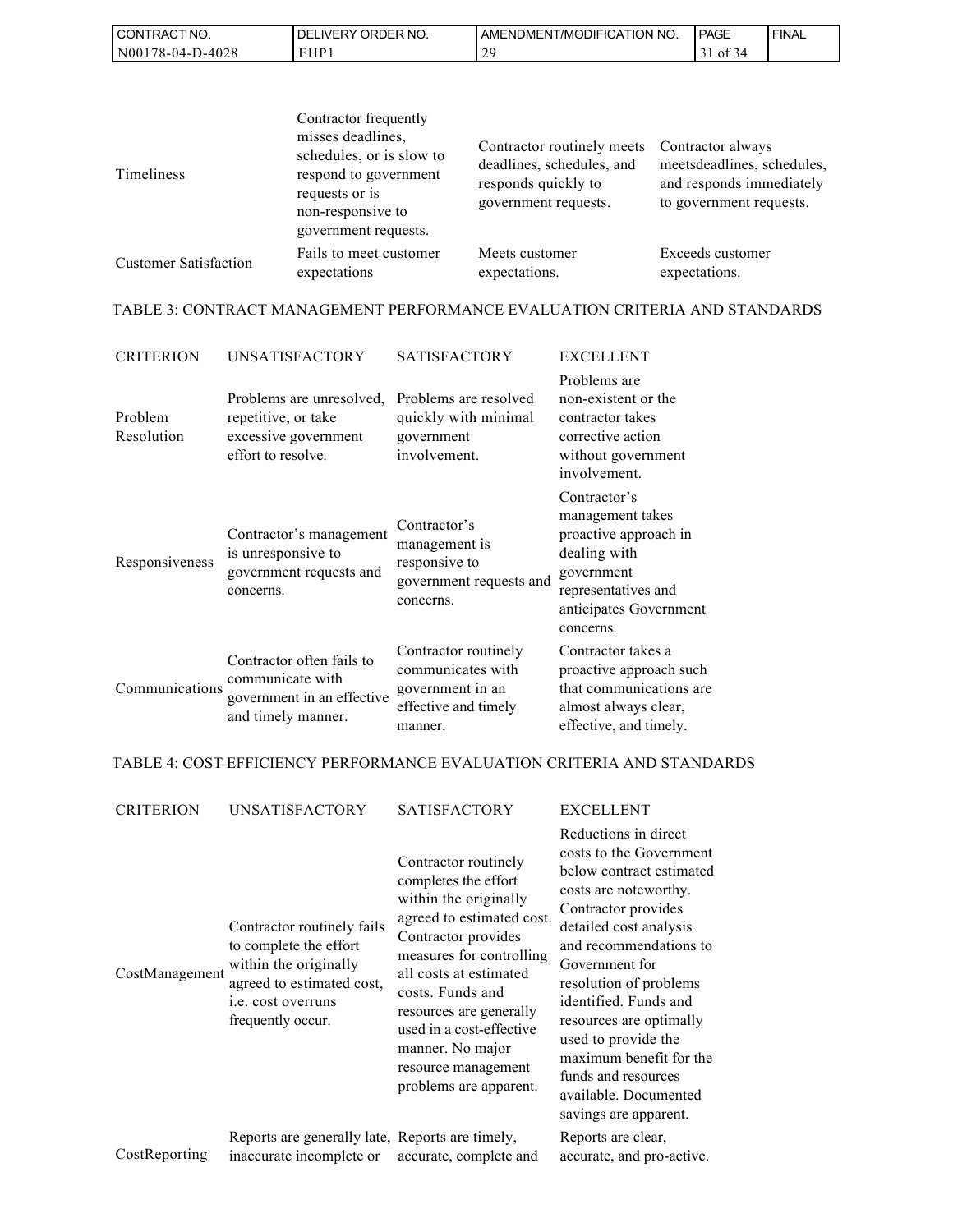| <b>CONTRACT</b><br>" NO. | ORDER NO.<br><b>DELIVERY</b> | I AMENDMENT/MODIFICATION NO. | <b>I PAGE</b>       | ' FINAL |
|--------------------------|------------------------------|------------------------------|---------------------|---------|
| N00178-04-D-4028         | EHP:                         | $\gamma$<br>∸                | $\sim$<br>οt<br>-54 |         |

| unclear. | clearly written. Problems<br>and/or trends are<br>addressed, and an<br>analysis is also<br>submitted. | Problems and/or trends<br>are addressed<br>thoroughly, and the<br>contractor's<br>recommendations and/or<br>corrective plans are<br>implemented and<br>effective. |
|----------|-------------------------------------------------------------------------------------------------------|-------------------------------------------------------------------------------------------------------------------------------------------------------------------|
|----------|-------------------------------------------------------------------------------------------------------|-------------------------------------------------------------------------------------------------------------------------------------------------------------------|

#### See Attachment I CAR-H10 PERFORMANCE REQUIREMENTS SUMMARY TABLE

#### H-5 TASK ORDER PROCESS

J. Ombudsman Description. In accordance with FAR 16.505(a)(7), no protest under FAR Subpart 33.1 is authorized in connection with PCO decisions regarding fair opportunity or the issuance of a TO under this contract, except for a protest on the grounds that a TO increases the scope, period, or maximum value of the contract. The Local Warfare Center Site Deputy for Small Business has been designated as the NAVSEA and related Program Executive Offices Ombudsman for this contract. The NAVSEA Ombudsman will review complaints from the contractors and ensure that all contractors are afforded a fair opportunity to be considered, consistent with the procedures in the contract. Complaints to the NAVSEA Ombudsman must be forwarded to:

Ms. Irene Katacinski 215-897-7596

#### [irene.katacinski@navy.mil](mailto:irene.katacinski@navy.mil)

#### Organizational Conflict of Interest

The Organizational Conflict of Interest Clause of the Basic Seaport Contract is hereby invoked for the Task Order resulting from this solicitation.

Option to Extend the Term of the Task Order

(a) The Government may extend the term of this task order under option CLINs/SUBCLINs by written notice to the Contractor 10 days prior to the expiration of the Task Order; provided, that the Government gives the Contractor a preliminary written notice of its intent to exercise the option(s)at least thirty days before the task order expires. The preliminary notice does not commit the Government to an extension.

(b) The total duration of this task order, including the exercise of any options under this clause, shall not exceed sixty months.

#### CAR H11 – CONTRACTOR PERSONNEL SECURITY REQUIREMENTS

In accordance with SECNAV M-5510.30 Chapters 5 and 6, all Contractor personnel that require access to Department of Navy (DON) information systems and/or work on-site are designated Non-Critical Sensitive/IT-II positions which requires an open investigation or favorable adjudicated National Agency Check (NACLC) by the Industrial Security Clearance Office (DISCO). Investigations should be completed using the SF- 85 Form and the SF-87 finger print card. An interim clearance can be granted by the company Security Officer and recorded in the Joint Personnel Adjudication System (JPAS). An open investigation or favorable adjudication is required prior to issuance of a Computer Access Card (CAC) card or a badge providing access to NSWCCD sites and buildings. If an unfavorable adjudication is determined by DISCO all access will terminated.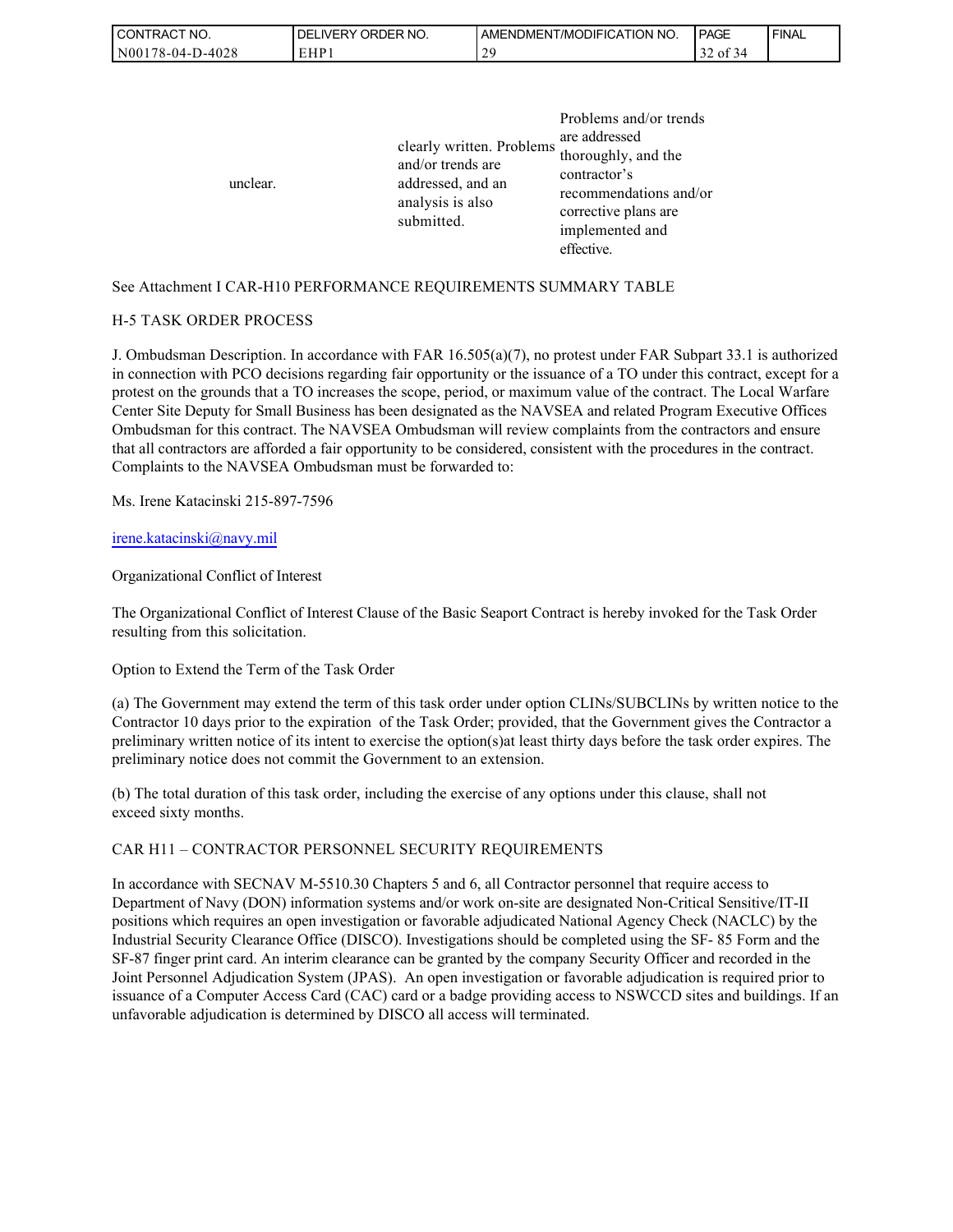| CONTRACT NO.     | NO.<br>ORDER <sup>'</sup><br><b>DELIVERY</b> | I AMENDMENT/MODIFICATION NO. | PAGE                            | ' FINAL |
|------------------|----------------------------------------------|------------------------------|---------------------------------|---------|
| N00178-04-D-4028 | EHP 1                                        | $\gamma c$<br>∼              | $\sim$ $\sim$<br>0Ī<br>$\Delta$ |         |

## **SECTION I CONTRACT CLAUSES**

CAR-I18 TECHNICAL INSTRUCTIONS (DEC 2001)

(a) Performance of the work hereunder may be subject to written technical instructions signed by the Task Order Manager. As used herein, technical instructions are defined to include the following:

(1) Directions to the Contractor that suggest pursuit of certain lines of inquiry, shift work emphasis, fill in details or otherwise serve to accomplish the statement of work.

(2) Guidelines to the Contractor that assist in the interpretation of drawings, specifications or technical portions of work description.

(b) Technical instructions must be within the general scope of work stated in the task order. Technical instructions may not be used to :

(1) assign additional work under the task order;

(2) direct a change as defined in the "Changes" clause of the base contract;

(3) increase or decrease the contract price or estimated amount (including fee), as applicable,

the level of effort, or the time required for task order performance; or

(4) change any of the terms, conditions or specifications of the task order.